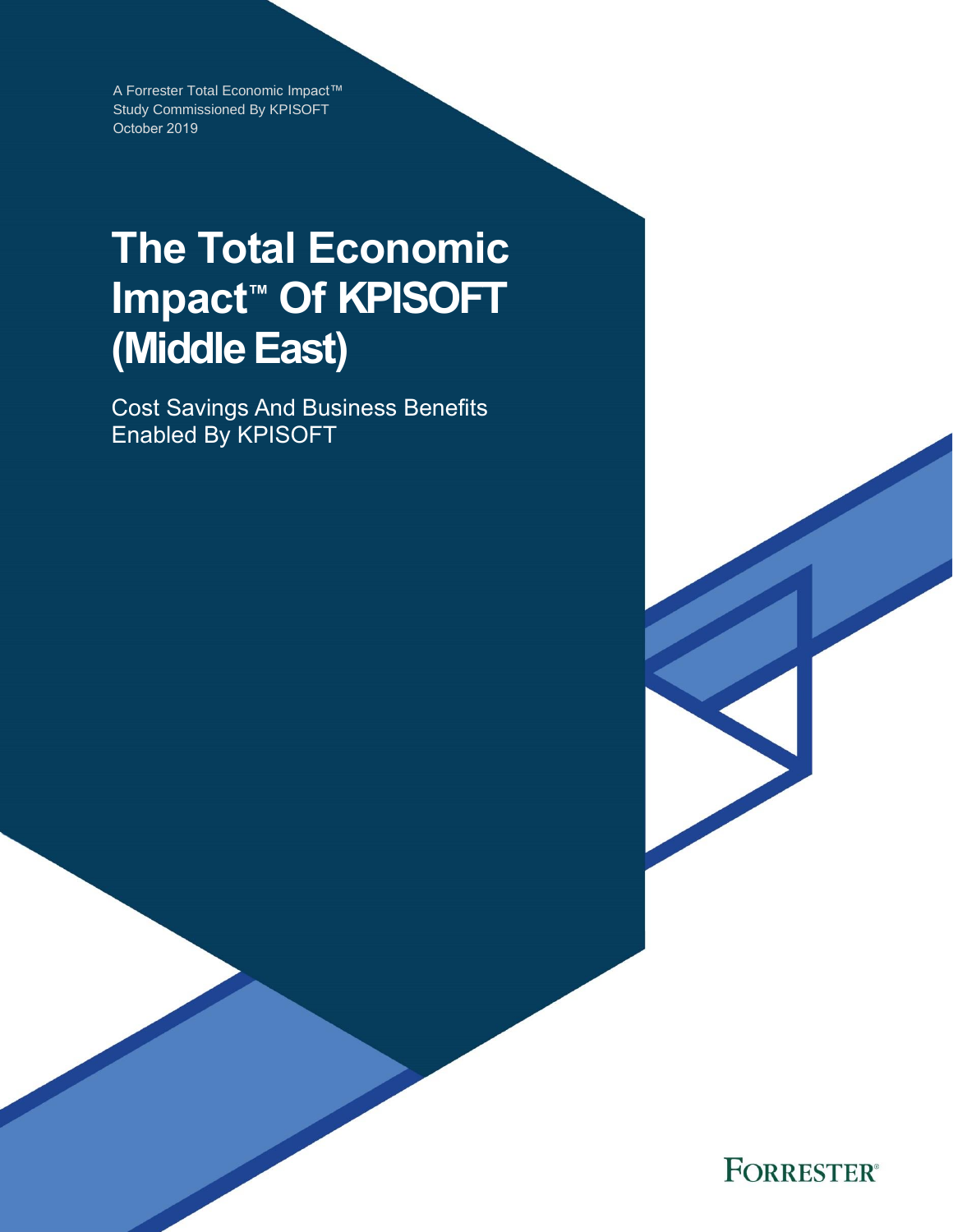## **Table Of Contents**

| <b>Executive Summary</b>                                | 1              |
|---------------------------------------------------------|----------------|
| <b>Key Findings</b>                                     | 2              |
| <b>TEI Framework And Methodology</b>                    | $\overline{4}$ |
| The KPISOFT Customer Journey                            | 5              |
| Interviewed Organization                                | 5              |
| Error! Bookmark not defined.<br><b>Key Challenges</b>   |                |
| <b>Solution Requirements</b>                            | 5              |
| <b>Key Results</b>                                      | 6              |
| <b>Analysis Of Benefits</b>                             | $\overline{7}$ |
| Performance Management Productivity Gains For Managers  | 7              |
| Performance Management Productivity Gains For Employees | 8              |
| Cost Savings From Retirement Of Legacy Solution         | 9              |
| <b>Reduced Operational Expenses</b>                     | 10             |
| Flexibility                                             | 11             |
| <b>Analysis Of Costs</b>                                | 13             |
| <b>KPISOFT Solution Cost</b>                            | 13             |
| <b>Initial Setup Cost</b>                               | 13             |
| <b>Training Cost</b>                                    | 14             |
| <b>Financial Summary</b>                                | 16             |
| <b>KPISOFT: Overview</b>                                | 17             |
| <b>Appendix A: Total Economic Impact</b>                | 18             |
| <b>Appendix B: Endnotes</b>                             | 19             |

#### ABOUT FORRESTER CONSULTING

Forrester Consulting provides independent and objective research-based consulting to help leaders succeed in their organizations. Ranging in scope from a short strategy session to custom projects, Forrester's Consulting services connect you directly with research analysts who apply expert insight to your specific business challenges. For more information, visit forrester.com/consulting.

© 2019, Forrester Research, Inc. All rights reserved. Unauthorized reproduction is strictly prohibited. Information is based on best available resources. Opinions reflect judgment at the time and are subject to change. Forrester®, Technographics®, Forrester Wave, RoleView, TechRadar, and Total Economic Impact are trademarks of Forrester Research, Inc. All other trademarks are the property of their respective companies. For additional information, go to forrester.com.

## **FORRESTER®**

**Project Director:** YiQin Teow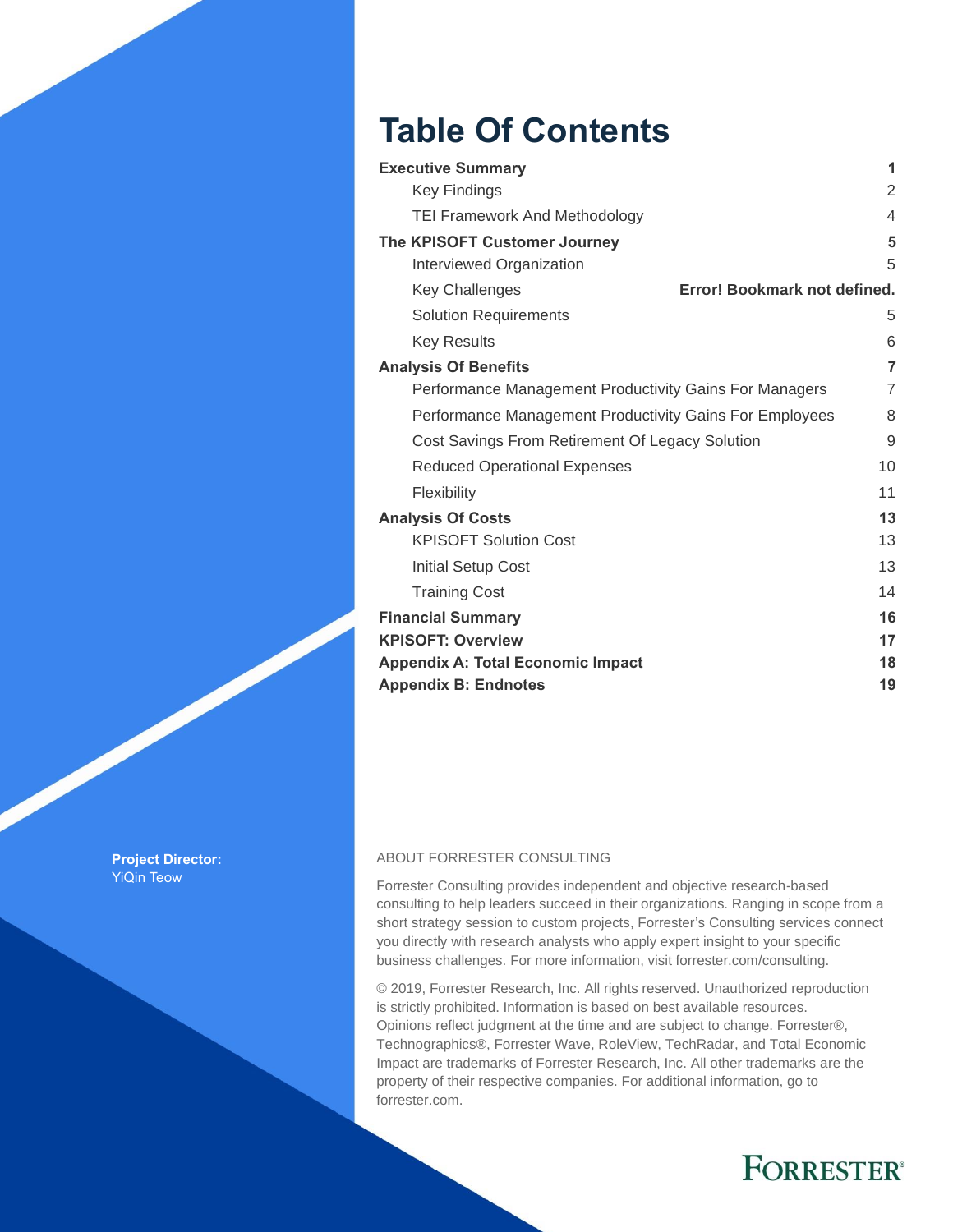### **Highlighted Benefits**



Improvement in appraisal writing time for employees: **75%**



Cost savings from retirement of legacy solution: **\$11,296,058**



Average printing and follow-on cost avoidance per appraisal form:

### **\$1.02**

## **Executive Summary**

A common challenge across enterprises today is not the absence of performance management processes but the lack of an integrated approach for organizational performance management across the enterprise. Corporate, operational, and people performance solutions often reside in disparate systems, resulting in disconnected efforts toward improving organizational performance.

KPISOFT provides an enterprise performance management (EPM) solution, embedded with augmented analytics capabilities, that helps its customers centralize the management of business performance within the organization. KPISOFT commissioned Forrester Consulting to conduct a Total Economic Impact™ (TEI) study and examine the potential return on investment (ROI) enterprises may realize by deploying KPISOFT. The purpose of this study is to provide readers with a framework to evaluate the potential financial impact of KPISOFT on their organizations.

To better understand the benefits, costs, and risks associated with this investment, Forrester interviewed a government user, which is on a road map to roll out KPISOFT across its multiple entities.

Prior to using KPISOFT, there were inconsistent performance management processes across the different entities. Even though there was a legacy enterprise resource planning (ERP) performance management tool in place, the limited functionalities and poor user experience led to low adoption levels. Bigger entities were using a combination of the legacy solution and manual methods (e.g., spreadsheets and pen and paper), while smaller entities that are less digitally-savvy and have fewer employees heavily relied on manual methods. This led the government to look for a solution that could enhance the efficiency and improve the alignment of performance management processes.

The advent of the change started with the principles of Smart Government being enunciated by the government. The principles relevant to this area include "paperless transactions," "land of talent," and "transparency in how we conduct business," With these three Smart principles, the government sought to revamp its systems.

With the implementation of KPISOFT, the government initiated a governmentwide transformation in performance management processes, putting in place a more standardized and systematic approach across the different government entities. There is now greater clarity around performance goals resulting in improved employee experience. The government also achieved better linkage of employees' key performance indicators (KPIs) to government strategy and a less manual and more efficient performance appraisal process.

The success achieved in transforming the performance management processes provided the government a good head start in rolling out other talent management solutions. The complete technology road map includes other modules such as learning and development, careers and succession planning, rewards planning, workforce planning, and talent analytics. These various solutions, when integrated, equip the government with a holistic strategy for managing employees that contributes toward improved organizational performance.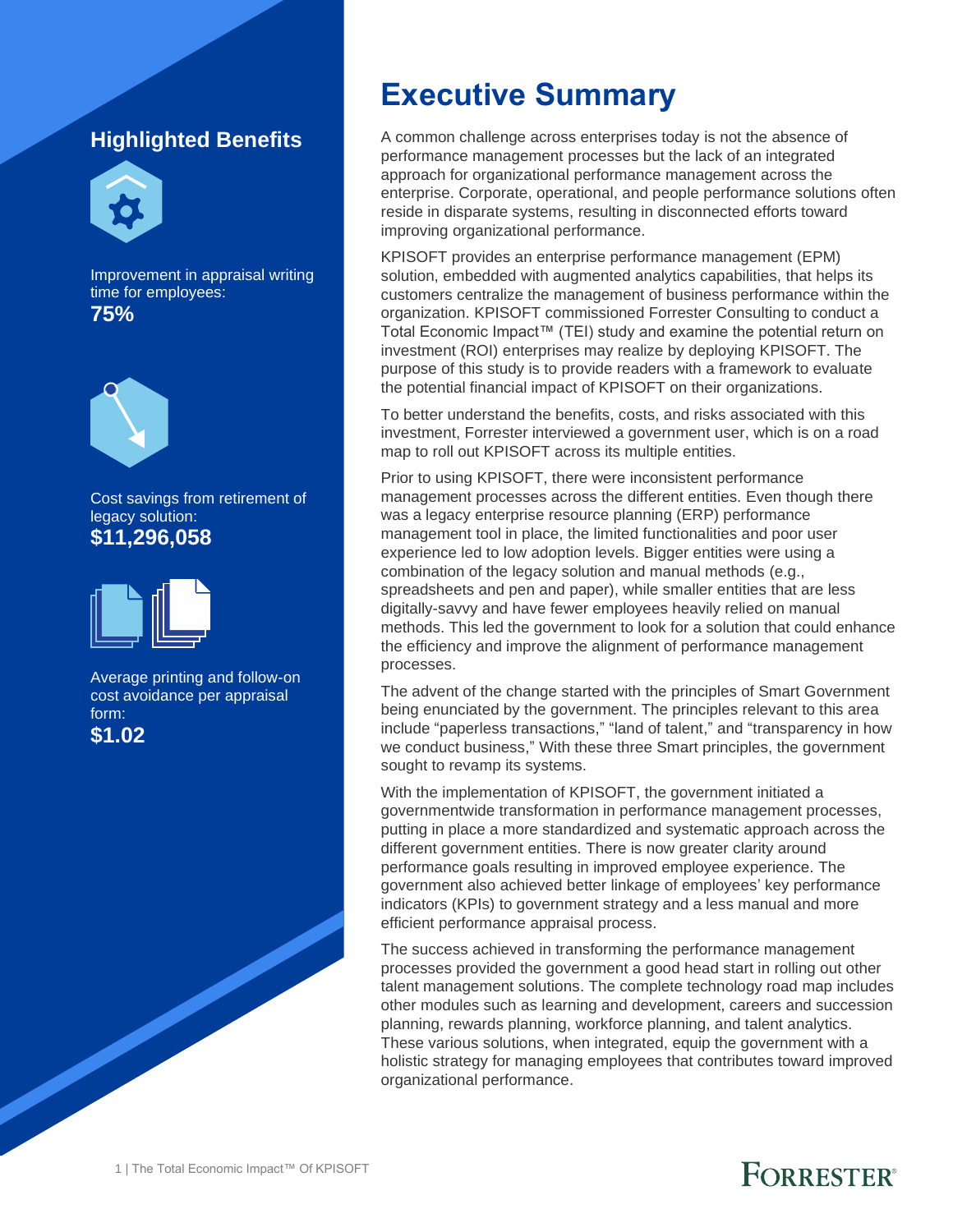#### Key Findings

**Quantified benefits.** The interviewed organization has experienced the following risk-adjusted present value (PV) quantified benefits:

- › **Performance management productivity gains for managers (\$2,819,251).** This benefit focuses on the improved efficiency gained by performance managers due to the availability of an intuitive and userfriendly platform that automatically calculates and generates an overall rating for each employee on an online scorecard. Also, the more objective and transparent performance appraisal process enabled by KPISOFT eliminates any unnecessary debates between performance managers and employees over awarded ratings. As such, performance managers have experienced a 90% productivity improvement in appraisal review with the use of KPISOFT.
- › **Performance management productivity gains for employees (\$12,530,006).** This benefit focuses on the improved efficiency gained by employees in filling up their appraisal forms during the performance appraisal period. Instead of having to toggle between various systems to find, print, and affix attachments to physical copies of their appraisal forms as justifications for their achievements, employees can now easily complete the entire task within the KPISOFT platform. This results in a 75% productivity improvement for employees, enabling them to put the hours saved back into their productive work.
- › **Cost savings from retirement of legacy solution (\$11,296,058).** With the adoption of KPISOFT, the government retired the traditional performance management solution that was part of a broader ERP solution, resulting in direct cost savings due to lower license fees.
- › **Reduced operational expenses (\$106,679).** This benefit showcases the hard savings in digitalizing operations, which aligns with the government's initiative of going paperless by 2021. A typical performance appraisal form averages about four pages. With 1) paper and printing cost savings and 2) storage, misprinting, and missing document cost savings from the deployment of KPISOFT, the government avoids an operational expense of \$1.00 per appraisal form.

**Unquantified benefits.** The interviewed organization has experienced the following benefits, which are not quantified for this study:

- › **Improved employee satisfaction and engagement.** A more transparent performance management process eliminates any ambiguity over scorecard ratings and clarifies the employees' effort required to achieve set objectives and targets. Performance review conversations with managers are more structured and efficient since the KPIs and ratings are laid out in a systematic and detailed manner. With a clearer path to career progression, the government has achieved fewer complaints and greater employee satisfaction and retention.
- › **Better linkage of employee KPIs with government strategy.** The implementation of KPISOFT has enabled the government to deploy a more standardized process for objective and scorecard setting. Not only is there greater alignment across teams and entities, but individual employees' KPIs are also better tied to overall government strategy.

**Costs.** The interviewed organization has experienced the following riskadjusted PV costs:

› **KPISOFT solution cost (\$9,483,471).** This study's cost model is built based on an annual license fee model. As the exact license cost will differ based on an organization's needs[,](#page-14-0) user base and contract terms<sup>2</sup>,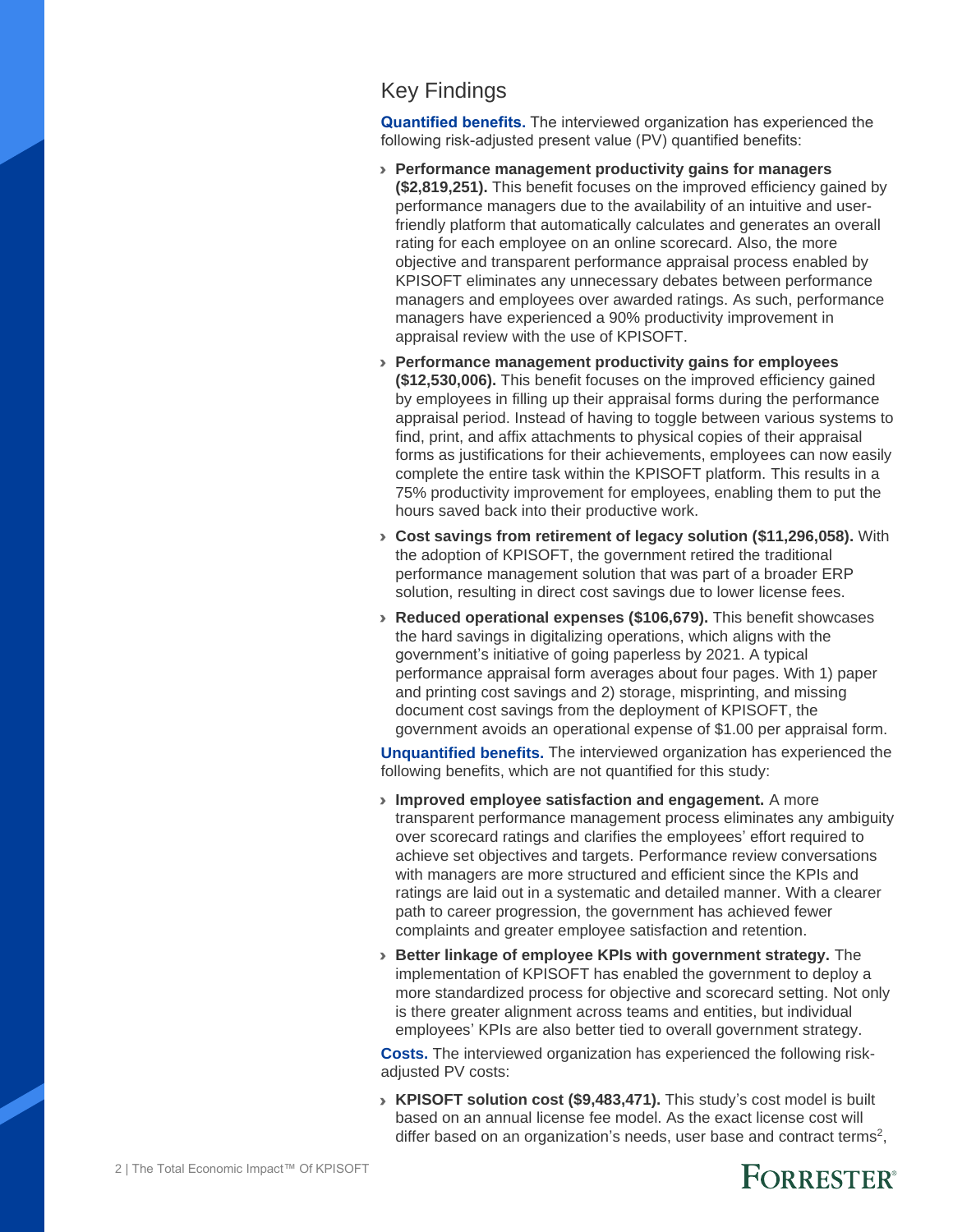

**Financial Summary**

KPISOFT can provide a more tailored quote upon request.

- › **Initial setup cost (\$230,577).** This cost mainly accounts for costs associated with the setup and deployment of KPISOFT. The cost includes professional support fees and internal labor hours for the HR and IT staff deployed to support the implementation. Each of these two staff spent about 25% to 50% of their time per week over a five-month period in setting up the KPISOFT platform within the government.
- › **Training cost (\$3,481,380).** The government adopted a train-the-trainer approach in rolling out training across the government entities. The KPISOFT support team first identified and trained 100 KPISOFT champion users; these champion users were then responsible for providing training to the remaining employees via 2-hour sessions. Employee training cost is calculated based on a user base of 1[8](#page-16-0),948<sup>3</sup> in Year 1. For Years 2 and 3, an organic growth of 3% and an annual attrition rate of 10% are factored in against Year 1's employee size of 60,000 people.

Forrester's interview with an existing customer and subsequent financial analysis found that the interviewed organization has experienced benefits of \$26,751,994 over three years versus costs of \$13,195,428, adding up to a net present value (NPV) of \$13,556,566 and an ROI of 103%.



**Benefits (Three-Year)**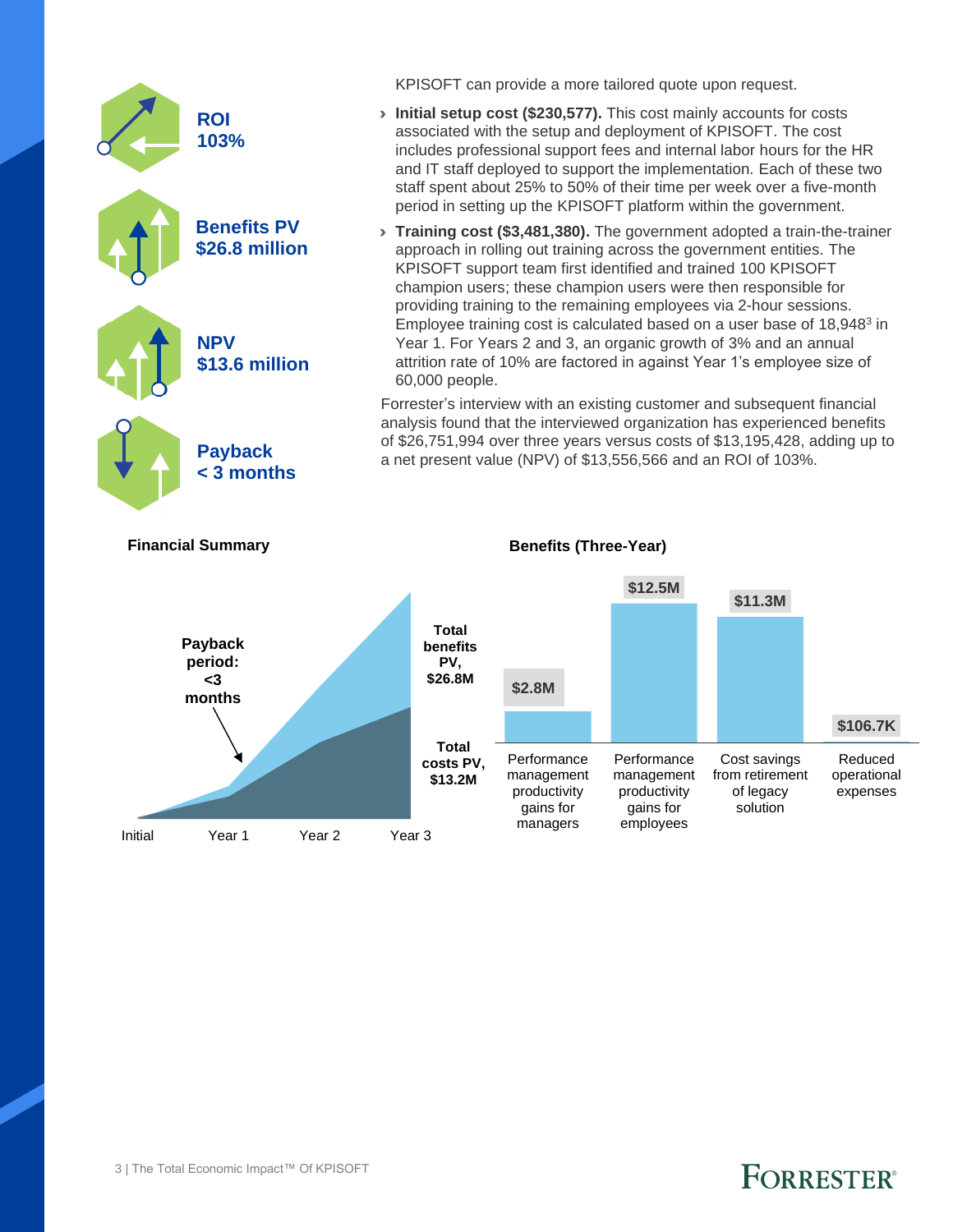TEI Framework And Methodology

From the information provided in the interview, Forrester has constructed a Total Economic Impact™ (TEI) framework for those organizations considering implementing KPISOFT.

The objective of the framework is to identify the cost, benefit, flexibility, and risk factors that affect the investment decision. Forrester took a multistep approach to evaluate the impact that KPISOFT can have on an organization:

#### **DUE DILIGENCE**

Interviewed KPISOFT stakeholders and Forrester analysts to gather data relative to KPISOFT.



#### **CUSTOMER INTERVIEW**

Interviewed one organization using KPISOFT to obtain data with respect to costs, benefits, and risks.



#### **FINANCIAL MODEL FRAMEWORK**

Constructed a financial model representative of the interview using the TEI methodology and risk-adjusted the financial model based on issues and concerns of the interviewed organization.



#### **CASE STUDY**

Employed four fundamental elements of TEI in modeling KPISOFT's impact: benefits, costs, flexibility, and risks. Given the increasing sophistication that enterprises have regarding ROI analyses related to IT investments, Forrester's TEI methodology serves to provide a complete picture of the total economic impact of purchase decisions. Please see Appendix A for additional information on the TEI methodology.

#### **DISCLOSURES**

Readers should be aware of the following:

This study is commissioned by KPISOFT and delivered by Forrester Consulting. It is not meant to be used as a competitive analysis.

Forrester makes no assumptions as to the potential ROI that other organizations will receive. Forrester strongly advises that readers use their own estimates within the framework provided in the report to determine the appropriateness of an investment in KPISOFT.

KPISOFT reviewed and provided feedback to Forrester, but Forrester maintains editorial control over the study and its findings and does not accept changes to the study that contradict Forrester's findings or obscure the meaning of the study.

KPISOFT provided the customer name for the interview but did not participate in the interview.

The TEI methodology helps companies demonstrate, justify, and realize the tangible value of IT initiatives to both senior management and other key business stakeholders.

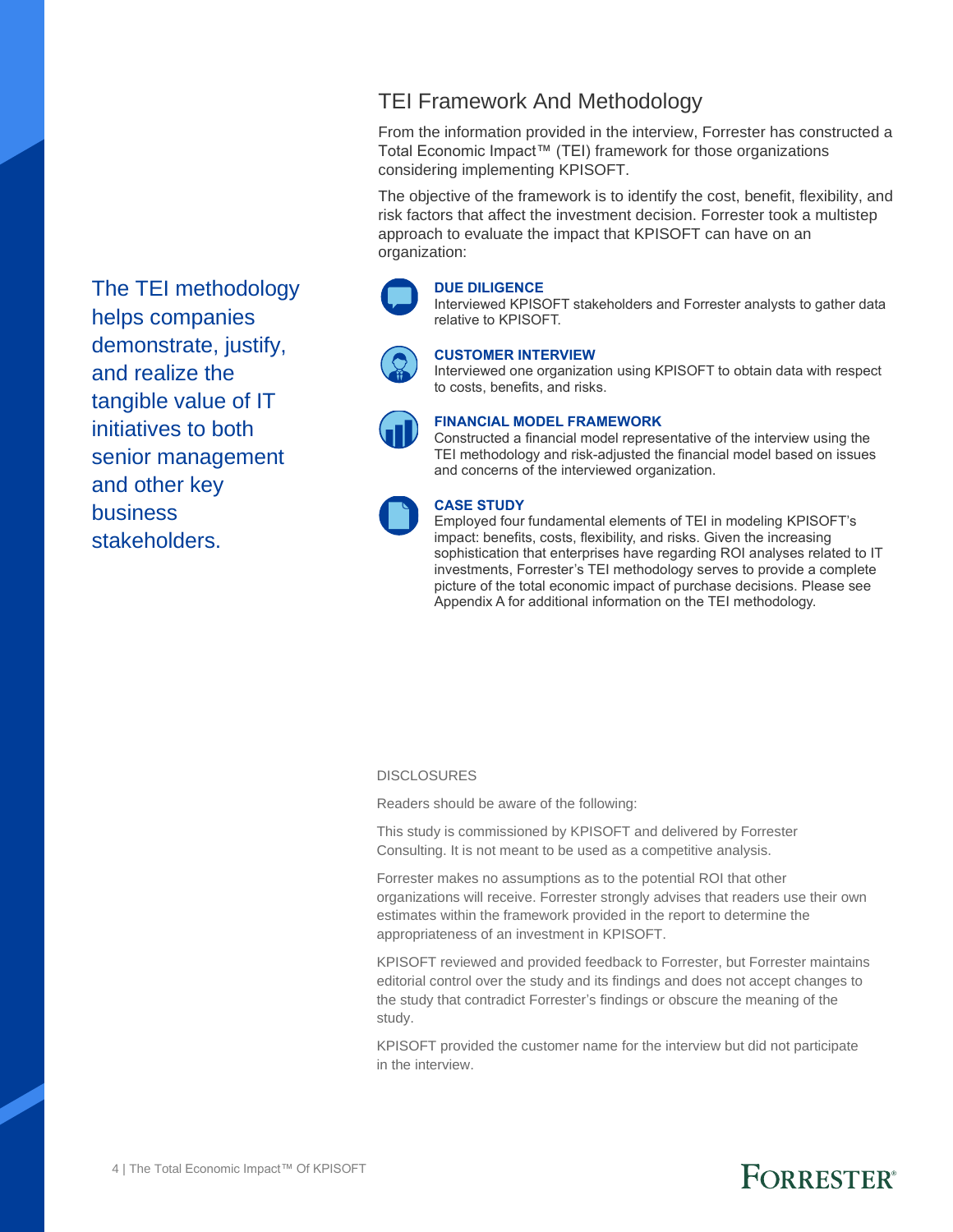## **The KPISOFT Customer Journey**

#### **BEFORE AND AFTER THE KPISOFT INVESTMENT**

#### Interviewed Organization

For this study, Forrester interviewed three government employees involved in the implementation of KPISOFT across the government entities. The implementation of KPISOFT across all government entities is planned to be completed within two years for civilian employees, with 20 entities targeted to be onboarded by the end of the first year.

### Key Challenges

The interviewed government experienced the following key challenges before deploying KPISOFT:

- › **Cumbersome performance appraisal process.** While there was a legacy solution in place to support employee performance management, many entities still depended on manual methods such as creating spreadsheets or using pen and paper to carry out the performance appraisal process. Performance managers often created scorecards for individual employees on spreadsheets before entering them into the legacy system. The HR department would print out the appraisal form for each employee to fill up, which typically required employees to thereafter manually find and print out attachments to affix to their appraisal forms for evaluation by their performance managers. Not only was there a heavy use of paper and print in the process, but the linear and tedious approach meant that the performance appraisal cycle often stretched across months.
- › **Inconsistent performance management standards across different entities.** Without a consistent governmentwide standard toward performance management, individual government entities were carrying out their performance management processes in different manners. Also, there was no standardized performance program rules across the government entities. As such, there were ambiguity and poor transparency in how the performance scorecards for employees in different entities were being set up or evaluated.
- › **Inability to perform analytics and derive useful insights.** The legacy solution offered limited and basic functions in supporting the performance management processes. The HR department was not able to track and monitor scorecard completion rate or organizational performance on a single platform. Efforts required by employees to achieve both individual- and organizational-level objectives could not be effectively forecasted either.

### Solution Requirements

The interviewed government searched for a solution that could:

- › Increase efficiency and transparency in the performance appraisal process.
- › Improve linkage between employee KPIs and government strategy.
- › Provide a more comprehensive talent management solution, covering not just performance management, but also learning and development,

"KPISOFT's intuitive and userfriendly platform was one of the main reasons why we chose them over other vendors."

*CEO, Government office*

### **FORRESTER**<sup>®</sup>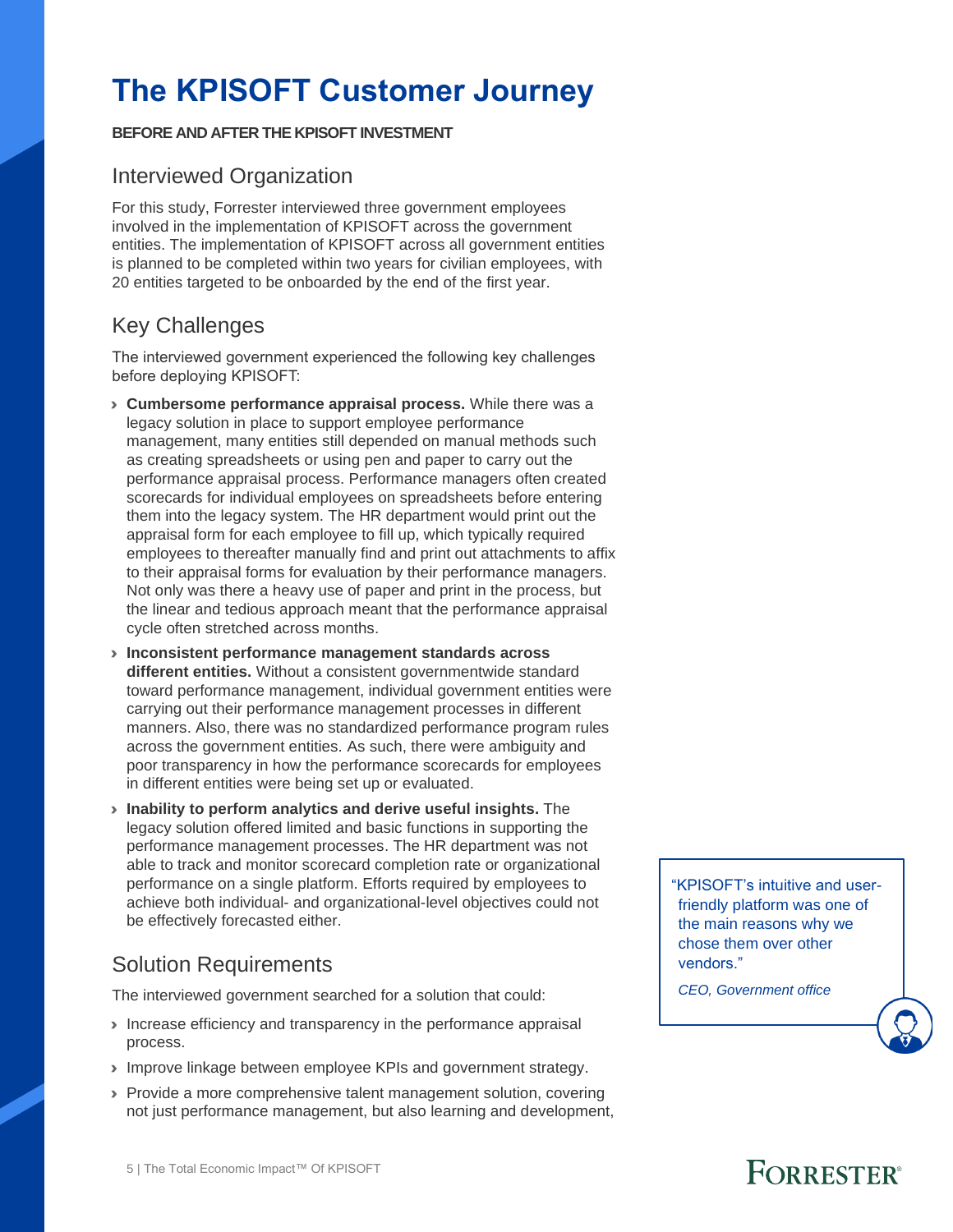succession planning, career development, manpower planning, and rewards and recognition.

- Integrate seamlessly with the current ERP system.
- › Provide adequate flexibility to meet the different business requirements of all government entities.

After an extensive tender process evaluating multiple vendors, the interviewed organization chose KPISOFT and took a phased approach toward implementing KPISOFT over a span of two years.

#### Key Results

The interviews revealed that key results from the KPISOFT investment include:

- › **Improved performance appraisal process.** With KPISOFT, the government has enabled a standardized and streamlined performance appraisal process across all entities. In addition to better aligning employees' KPIs to government strategy, HR staff are also able to achieve greater control and transparency over the process. The government has achieved greater visibility over the performance management process, as employees are able to view their objectives and expectations on a single platform and are clear of the efforts required to achieve their targets. Performance review conversations are also more structured and efficient since the KPIs and ratings are laid out in a systematic and detailed manner. There is thus less backand-forth between the HR staff, performance managers, and employees in reviewing and amending the scorecards. What took around three months for scorecard setting and performance review previously is now completed within two weeks.
- › **Performance management productivity gains.** The implementation of an automated and user-friendly digital platform has brought about productivity improvements across the government entities. Performance managers have seen a 90% improvement in productivity with a non-spreadsheet and paperless approach toward appraisal review. Individual employees, on the other hand, have experienced a 75% improvement in appraisal writing time without having to find and print attachments or toggle between various systems to complete the task. These productivity gains mean that employees are able to put these extra hours back into productive work.
- › **Reduced operational expenses that cover new technology spend.** To facilitate the annual performance review process, HR staff would traditionally have to type, print, and store the appraisal forms for all employees. Furthermore, if printing errors were spotted or documents were lost, these appraisal forms would have to be reprinted. As such, a typical appraisal form of four pages generated \$1.00 of operational expenses. With the implementation of KPISOFT, the government entities were not only able to avoid these costs, but also better able to support the government's 2021 objective of going paperless.

"With KPISOFT, the strategy of the individual government entities is now better tied to the overall government strategy."

*KPISOFT implementation manager*

"I am now able to review 40 appraisals in less than a day. Previously, that would have taken me at least 4 to 5 hours per day over five working days."

*Director of government resource planning* 

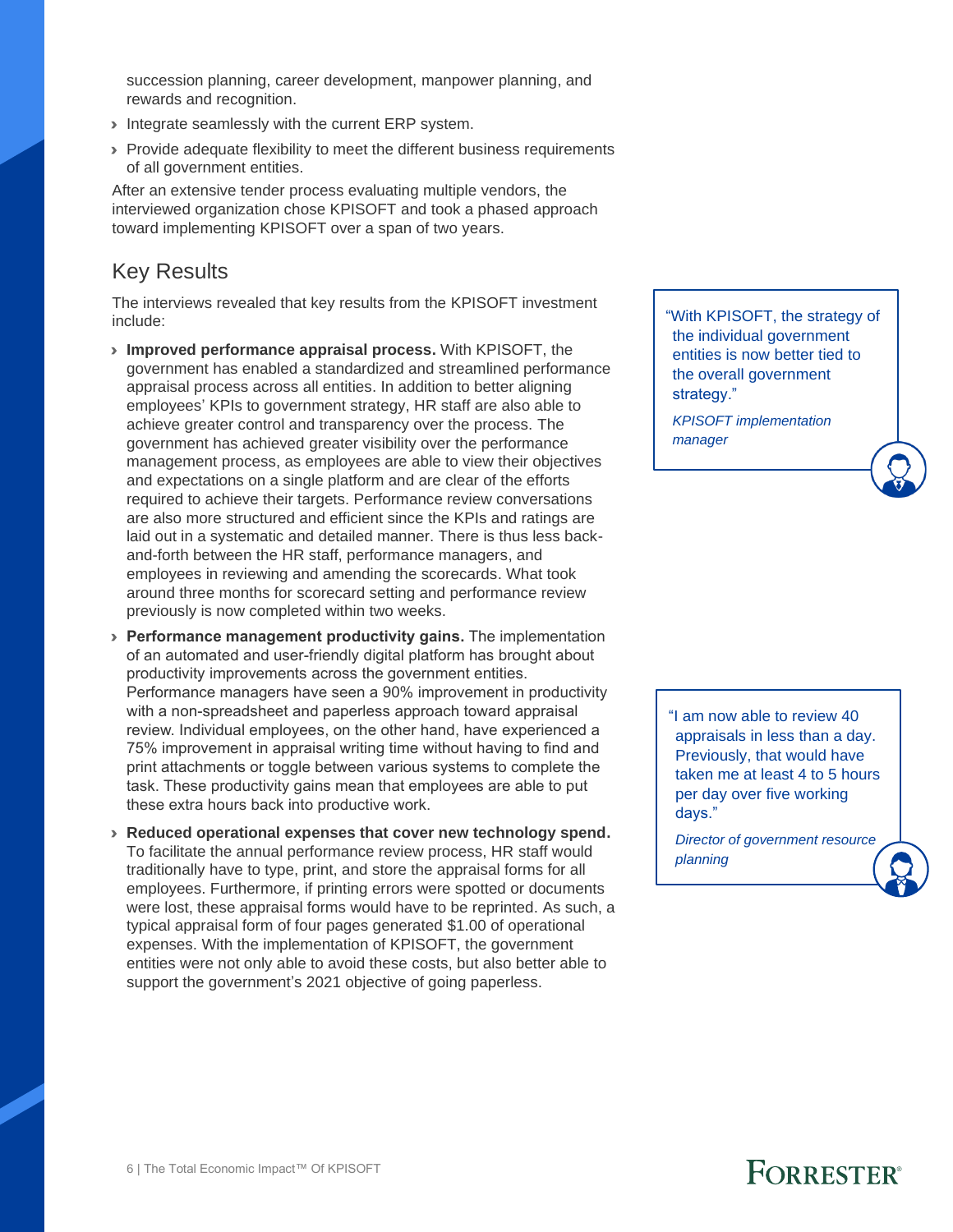## **Analysis Of Benefits**

#### **QUANTIFIED BENEFIT DATA**

|            | <b>Total Benefits</b>                                         |             |              |                   |              |                      |
|------------|---------------------------------------------------------------|-------------|--------------|-------------------|--------------|----------------------|
| Ref.       | <b>Benefit</b>                                                | Year 1      | Year 2       | Year <sub>3</sub> | <b>Total</b> | <b>Present Value</b> |
| Atr        | Performance management<br>productivity gains for<br>managers  | \$445,055   | \$1,487,300  | \$1,577,877       | \$3,510,232  | \$2,819,251          |
| <b>Btr</b> | Performance management<br>productivity gains for<br>employees | \$1,978,022 | \$6,610,223  | \$7,012,786       | \$15,601,031 | \$12,530,006         |
| Ctr        | Cost savings from<br>retirement of legacy<br>solution         | \$1,851,429 | \$6,006,960  | \$6,187,169       | \$14,045,557 | \$11,296,058         |
| Dtr        | Reduced operational<br>expenses                               | \$17,091    | \$56,454     | \$59,211          | \$132,756    | \$106,679            |
|            | Total benefits (risk-<br>adjusted)                            | \$4,291,596 | \$14,160,937 | \$14,837,042      | \$33,289,576 | \$26,751,994         |

### Performance Management Productivity Gains For Managers

Each government employee is appraised against various objectives reflected in the form of a scorecard. Prior to KPISOFT, performance managers had to manually calculate the ratings for each individual employee using a combination of spreadsheets and pen and paper, which was a tedious process subject to errors. As such, reviewing a single appraisal form took on average 30 minutes to complete.

Since deploying KPISOFT, performance managers no longer have to perform manual calculations of employees' scorecard ratings as the platform automatically calculates and generates an overall rating for each employee. Also, the more objective and transparent process enabled by KPISOFT has eliminated any unnecessary debates between performance managers and employees over the awarded ratings. This has resulted in a 90% improvement in review time per appraisal form, which means that performance managers are able to review 10 times more appraisal forms than before.

Forrester adjusts productivity formulas with a productivity conversion ratio to be realistic and conservative in modeling. Productivity conversion considers that not every minute gained in productivity is put directly back into productive work: Employees could use the time to take a longer break, leave work on time, etc. The productivity conversion ratio for this study is 80%.

Companies should also consider the potential impact of productivity and what it could allow employees to achieve (e.g., review one more appraisal form). Forrester does not suggest speculating on the values of these potential actions and incorporating them into an ROI model, but companies should consider these as potential and flexibility factors.

The model accounts for risks that could impact the value of benefits:

The table above shows the total of all benefits across the areas listed below, as well as present values (PVs) discounted at 10%. Over three years, the interviewed organization expects risk-adjusted total benefits to be a PV of nearly \$27 million.



**Performance** management productivity gains for managers: **11%** of total benefits

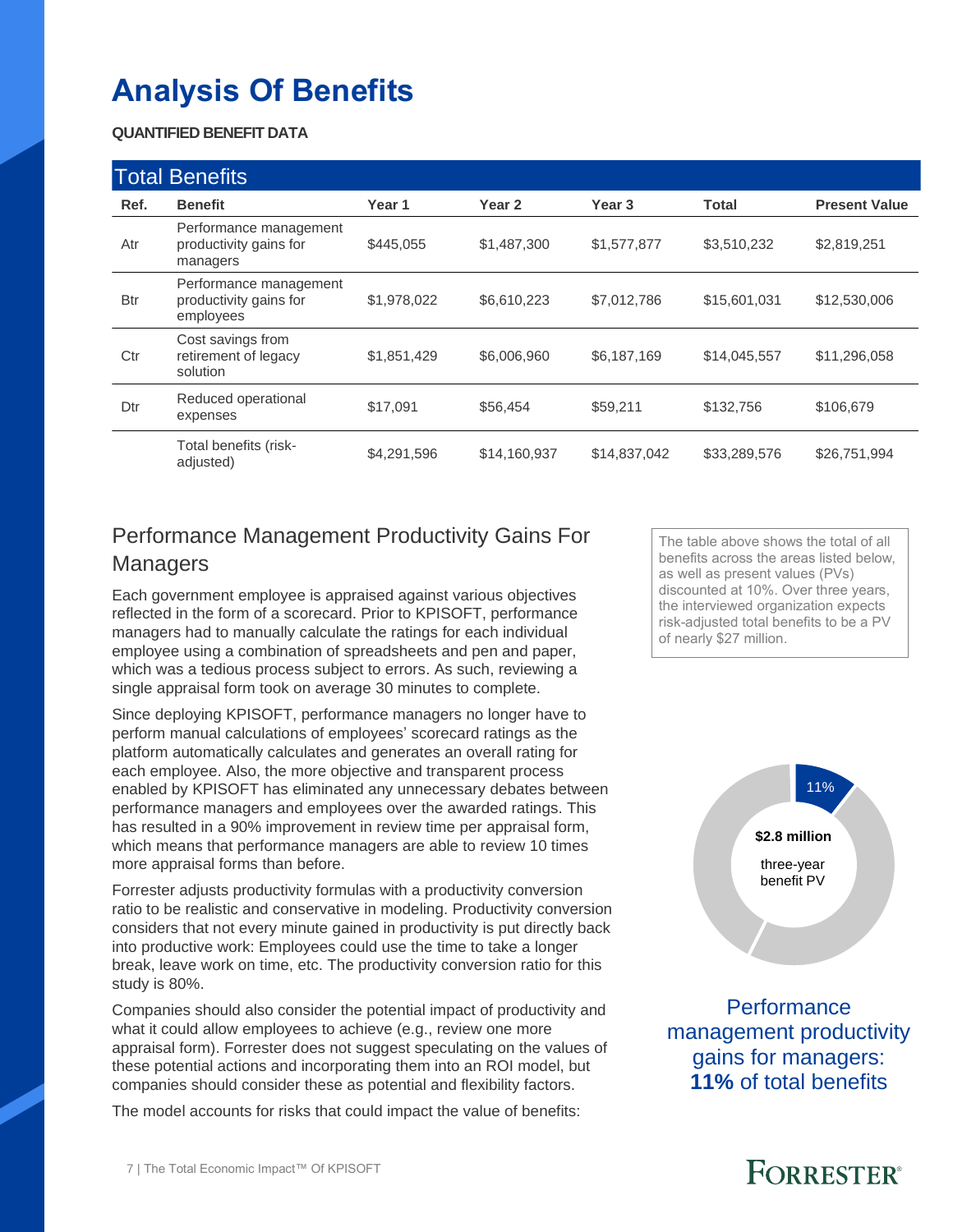- › Variance in salaries by role.
- › Variance in appraisal review time of performance managers.

To account for these risks, Forrester adjusted this benefit downward by 10%, yielding a three-year, risk-adjusted total PV of \$2,819,251.

|                | Performance Management Productivity Gains For Managers: Calculation Table  |                                                                             |              |               |               |  |  |  |  |
|----------------|----------------------------------------------------------------------------|-----------------------------------------------------------------------------|--------------|---------------|---------------|--|--|--|--|
| REF.           | <b>METRIC</b>                                                              | CALC.                                                                       | <b>YEAR1</b> | <b>YEAR 2</b> | <b>YEAR 3</b> |  |  |  |  |
| A1             | Number of government employees                                             | Year 1: provided<br>by customer<br>Years 2 and 3:<br>A1 <sub>py</sub> *103% | 60.000       | 61.800        | 63,654        |  |  |  |  |
| A2             | Number of government entities                                              | Provided by<br>customer                                                     | 63           | 63            | 63            |  |  |  |  |
| A <sub>3</sub> | Average number of employees per government<br>entity (rounded value shown) | A1/A2                                                                       | 952          | 981           | 1,010         |  |  |  |  |
| A4             | Proportion of entities onboarded onto KPISOFT                              | Provided by<br>customer                                                     | 32%          | 100%          | 100%          |  |  |  |  |
| A <sub>5</sub> | Number of entities onboarded onto KPISOFT<br>(rounded value shown)         | $A2^*AA$                                                                    | 20           | 63            | 63            |  |  |  |  |
| A6             | Number of employees onboarded onto<br><b>KPISOFT</b>                       | $A3*A5$                                                                     | 19,048       | 61,800        | 63,654        |  |  |  |  |
| A7             | Pre-KPISOFT review time per appraisal (hours)                              | Provided by<br>customer                                                     | 0.5          | 0.5           | 0.5           |  |  |  |  |
| A <sub>8</sub> | Post-KPISOFT review time improvement per<br>appraisal                      | Provided by<br>customer                                                     | 90%          | 90%           | 90%           |  |  |  |  |
| A <sub>9</sub> | Post-KPISOFT review time per appraisal<br>(hours)                          | $A7*(1-A8)$                                                                 | 0.05         | 0.05          | 0.05          |  |  |  |  |
| A10            | Productivity value for performance managers<br>(rounded hours shown)       | A6*(A7-A9)                                                                  | 8,571        | 27,810        | 28,644        |  |  |  |  |
| A11            | Average manager fully loaded salary                                        | Year 1:<br>assumption<br>Years 2 and 3:<br>A11 <sub>py</sub> *103%          | \$150,000    | \$154,500     | \$159,135     |  |  |  |  |
| A12            | Productivity conversion                                                    | Assumption                                                                  | 80%          | 80%           | 80%           |  |  |  |  |
| At             | Performance management productivity gains<br>for managers                  | $(A11/2,080)^*A10$<br>$*$ A12                                               | \$494,505    | \$1,652,556   | \$1,753,196   |  |  |  |  |
|                | Risk adjustment                                                            | ↓10%                                                                        |              |               |               |  |  |  |  |
| Atr            | Performance management productivity gains<br>for managers (risk-adjusted)  |                                                                             | \$445,055    | \$1,487,300   | \$1,577,877   |  |  |  |  |

### Performance Management Productivity Gains For Employees

Across all government entities, employees are required to first fill out their appraisal forms before submitting them to their performance manager for review and scoring. Before the use of the KPISOFT platform, employees had to toggle between various systems to find, print, and affix attachments to physical copies of their appraisal forms as justifications for their achievements. This cumbersome task often took up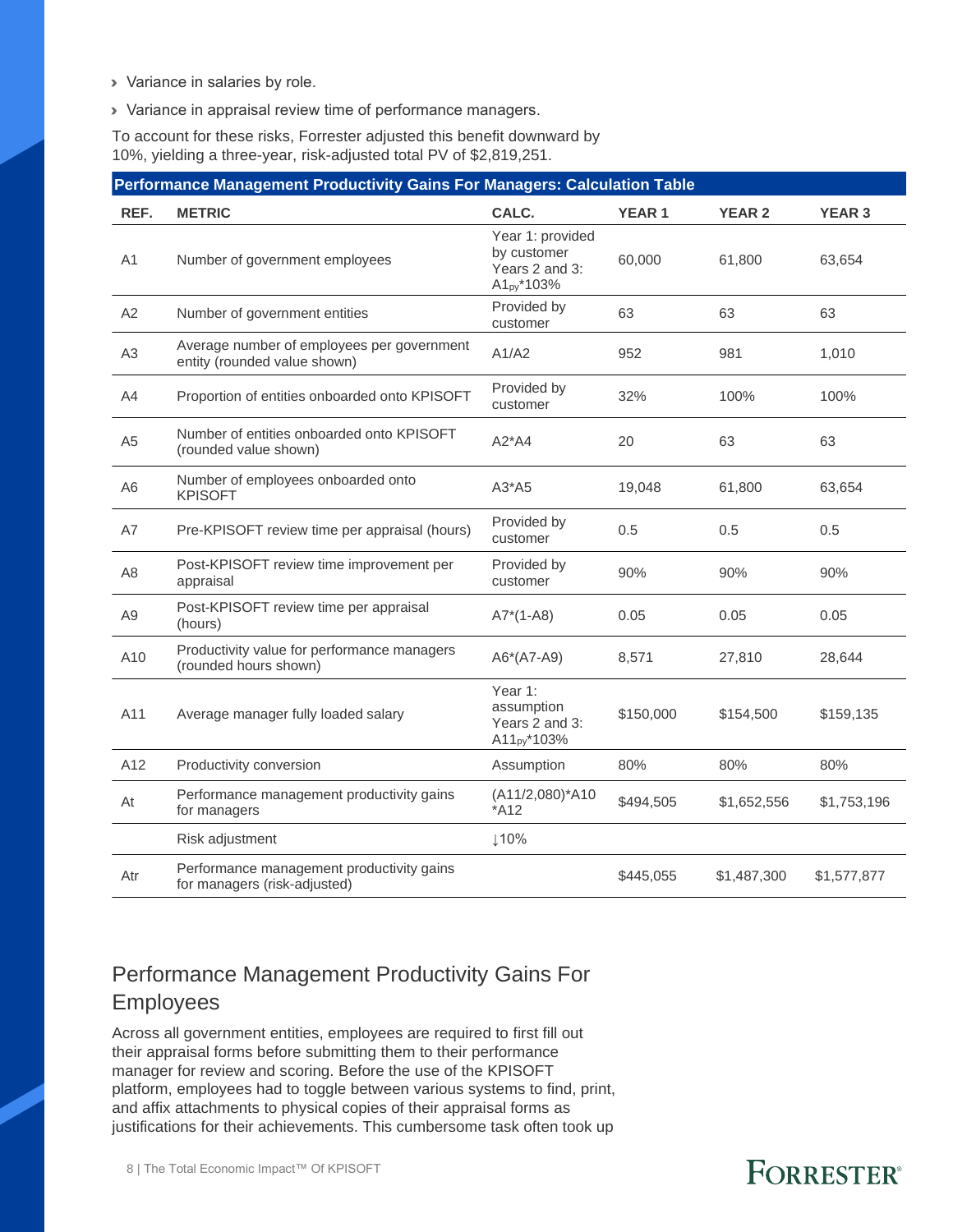to a working day for the average employee to complete.

The KPISOFT performance management platform is well-integrated with other key employee systems, relieving employees of such manual tasks. The amount of time spent on writing appraisal forms has thus significantly decreased by 75%, down to just 2 hours. Furthermore, the 24x7 availability of the system means that employees can make a request to amend their scorecards anytime as required, instead of having to wait until the annual performance review period to do so.

› Forrester applies a productivity conversion ratio of 80% in the calculation of this benefit, with the assumption that only 80% of the time saved will actually be converted into productive output.

The model accounts for risks that could impact the value of benefits:

- › Variance in salaries by role.
- › Variance in appraisal writing time of employees.

To account for these risks, Forrester adjusted this benefit downward by 10%, yielding a three-year, risk-adjusted total PV of \$12,530,006.

**Performance** management productivity gains for employees: **47%** of total benefits

three-year benefit PV

**\$12.5 million**

47%

|                | Performance Management Productivity Gains For Employees: Calculation Table |                                                                   |              |               |               |  |  |  |  |
|----------------|----------------------------------------------------------------------------|-------------------------------------------------------------------|--------------|---------------|---------------|--|--|--|--|
| REF.           | <b>METRIC</b>                                                              | CALC.                                                             | <b>YEAR1</b> | <b>YEAR 2</b> | <b>YEAR 3</b> |  |  |  |  |
| B <sub>1</sub> | Number of employees onboarded onto<br><b>KPISOFT</b>                       | A <sub>6</sub>                                                    | 19,048       | 61,800        | 63,654        |  |  |  |  |
| <b>B2</b>      | Pre-KPISOFT appraisal writing time per<br>employee (hours)                 | Provided by<br>customer                                           | 8            | 8             | 8             |  |  |  |  |
| B <sub>3</sub> | Post-KPISOFT appraisal writing time<br>improvement per employee            | Provided by<br>customer                                           | 75%          | 75%           | 75%           |  |  |  |  |
| <b>B4</b>      | Post-KPISOFT appraisal writing time per<br>employee (hours)                | $B2*(1-B3)$                                                       | 2            | 2             | 2             |  |  |  |  |
| B <sub>5</sub> | Productivity value for employees (hours)                                   | B1*(B2-B4)                                                        | 114,286      | 370,800       | 381,924       |  |  |  |  |
| <b>B6</b>      | Average employee fully loaded salary                                       | Year 1:<br>assumption<br>Years 2 and 3:<br>B6 <sub>py</sub> *103% | \$50,000     | \$51,500      | \$53,045      |  |  |  |  |
| <b>B7</b>      | Productivity conversion                                                    | Assumption                                                        | 80%          | 80%           | 80%           |  |  |  |  |
| <b>Bt</b>      | Performance management productivity<br>gains for employees                 | (B6/2,080)*B5*B7                                                  | \$2,197,802  | \$7,344,692   | \$7,791,984   |  |  |  |  |
|                | Risk adjustment                                                            | 110%                                                              |              |               |               |  |  |  |  |
| <b>Btr</b>     | Performance management productivity<br>gains for employees (risk-adjusted) |                                                                   | \$1,978,022  | \$6,610,223   | \$7,012,786   |  |  |  |  |

### Cost Savings From Retirement Of Legacy Solution

Prior to the introduction of KPISOFT, the government was using a performance management solution that was part of a broader ERP solution. However, the functions that were available were very basic and only allowed for employee performance management processes to be done in a traditional way that did not support the changing business requirements. As such, employees often used spreadsheets or pen and paper in combination with the legacy solution. Performance managers calculated the scorecard ratings for employees manually before entering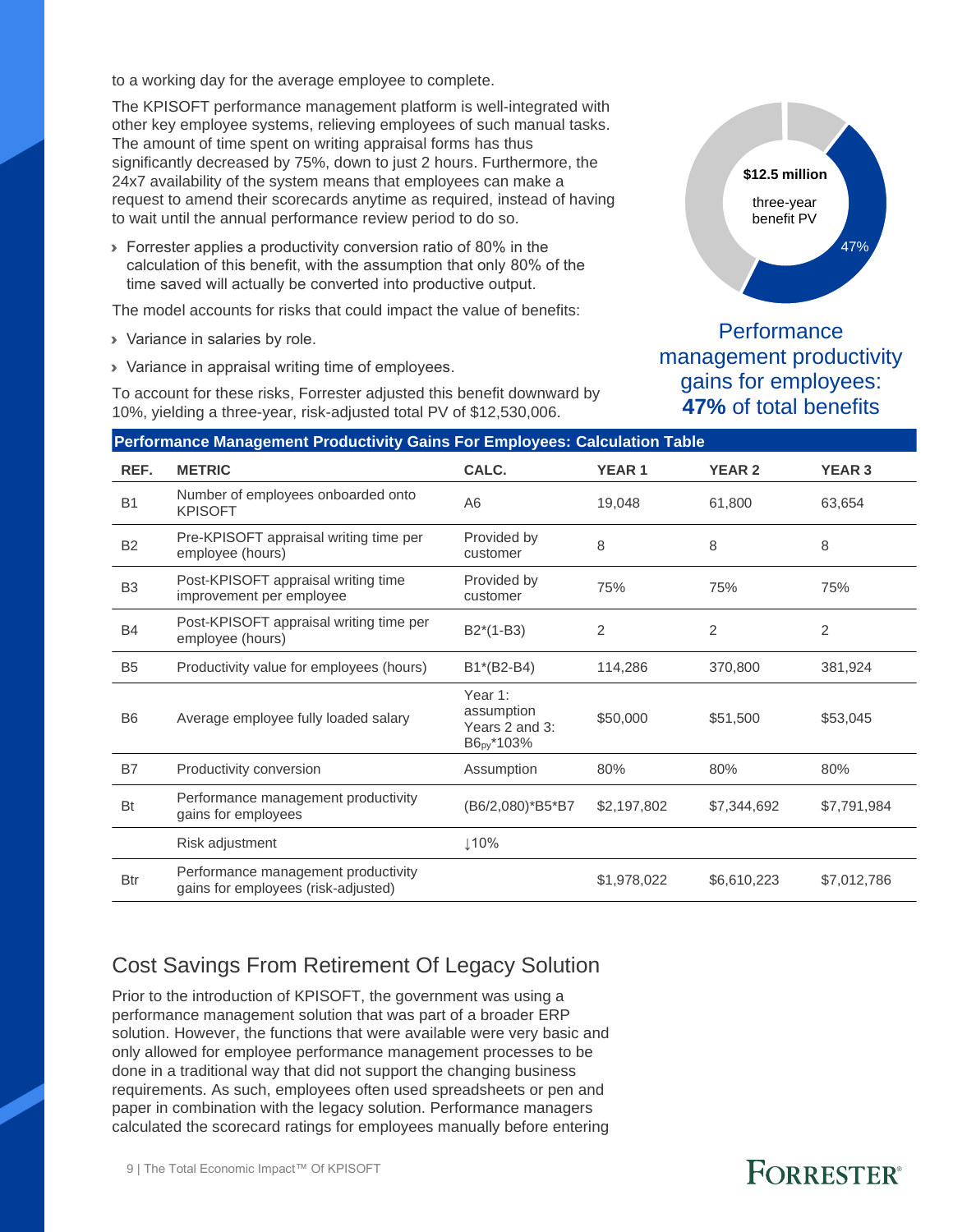them into the system, which was highly inefficient.

This prompted the government to source for an alternative performance management solution that not only automated the current manual processes but also provided a more holistic suite of talent management solutions that covered the end-to-end employee lifecycle. When the government entities migrated over to KPISOFT, they retired the traditional performance management tool that then no longer needed to be upgraded, maintained, and supported.

To estimate the associated system cost savings, Forrester assumes:

- › The legacy performance management solution is retired at the go-live date of KPISOFT, i.e., the beginning of Year 1.
- › No increase is made in the costs of the legacy performance management solution across the three-year period.

The model accounts for a risk adjustment that could impact the value of benefits. Below are risks to keep in mind:

- $\blacktriangleright$  Variance in the type and composition of legacy solutions used<sup>1</sup>.
- › Variance in adoption level of legacy solution across different entities.
- › Uncertainty of avoided upgrade and maintenance costs.

To account for these risks, Forrester adjusted this benefit downward by 10%, yielding a three-year, risk-adjusted total PV of \$11,296,058.



Cost savings from retirement of legacy solution: **42%** of total benefits

|                | <b>Cost Savings From Retirement Of Legacy Solution: Calculation Table</b> |                         |              |               |               |  |  |  |  |  |
|----------------|---------------------------------------------------------------------------|-------------------------|--------------|---------------|---------------|--|--|--|--|--|
| REF.           | <b>METRIC</b>                                                             | CALC.                   | <b>YEAR1</b> | <b>YEAR 2</b> | <b>YEAR 3</b> |  |  |  |  |  |
| C <sub>1</sub> | Number of employees onboarded onto KPISOFT                                | A6                      | 19.048       | 61.800        | 63.654        |  |  |  |  |  |
| C <sub>2</sub> | Cost of legacy solution per employee                                      | Provided by<br>customer | \$108        | \$108         | \$108         |  |  |  |  |  |
| Ct             | Cost savings from retirement of legacy solution                           | $C1^{\star}C2$          | \$2,057,143  | \$6,674,400   | \$6,874,632   |  |  |  |  |  |
|                | Risk adjustment                                                           | $\perp$ 10%             |              |               |               |  |  |  |  |  |
| Ctr            | Cost savings from retirement of legacy solution<br>(risk-adjusted)        |                         | \$1,851,429  | \$6,006,960   | \$6,187,169   |  |  |  |  |  |

### Reduced Operational Expenses

During the annual performance review period, the HR department had to type and print appraisals for each employee, incurring additional operational expenses. Largely, each appraisal form averages about four pages. Based on this average value, the model leverages industry figures and assumptions for four categories of operational expenses.

At \$0.06 per page, the total paper and printing cost is \$0.24 per appraisal form. The storage cost per page is \$0.03 to account for filing cabinets needed. Due to the manual nature of the task, HR staff might at times misprint or mistype the details on the appraisal forms (e.g., incorrect job title, misspelling of names). Misprinting cost is calculated by taking a 10% frequency and a 15-minute rework figure to account for time and effort needed to retype and reprint the appraisal form. Different from misprinting, the 15% of time that documents go missing, the copy needs to be reprinted. The total storage, misprinting, and missing document cost per appraisal form is \$0.76.



Reduced operational expenses: **0.4%** of total benefits **FORRESTER®**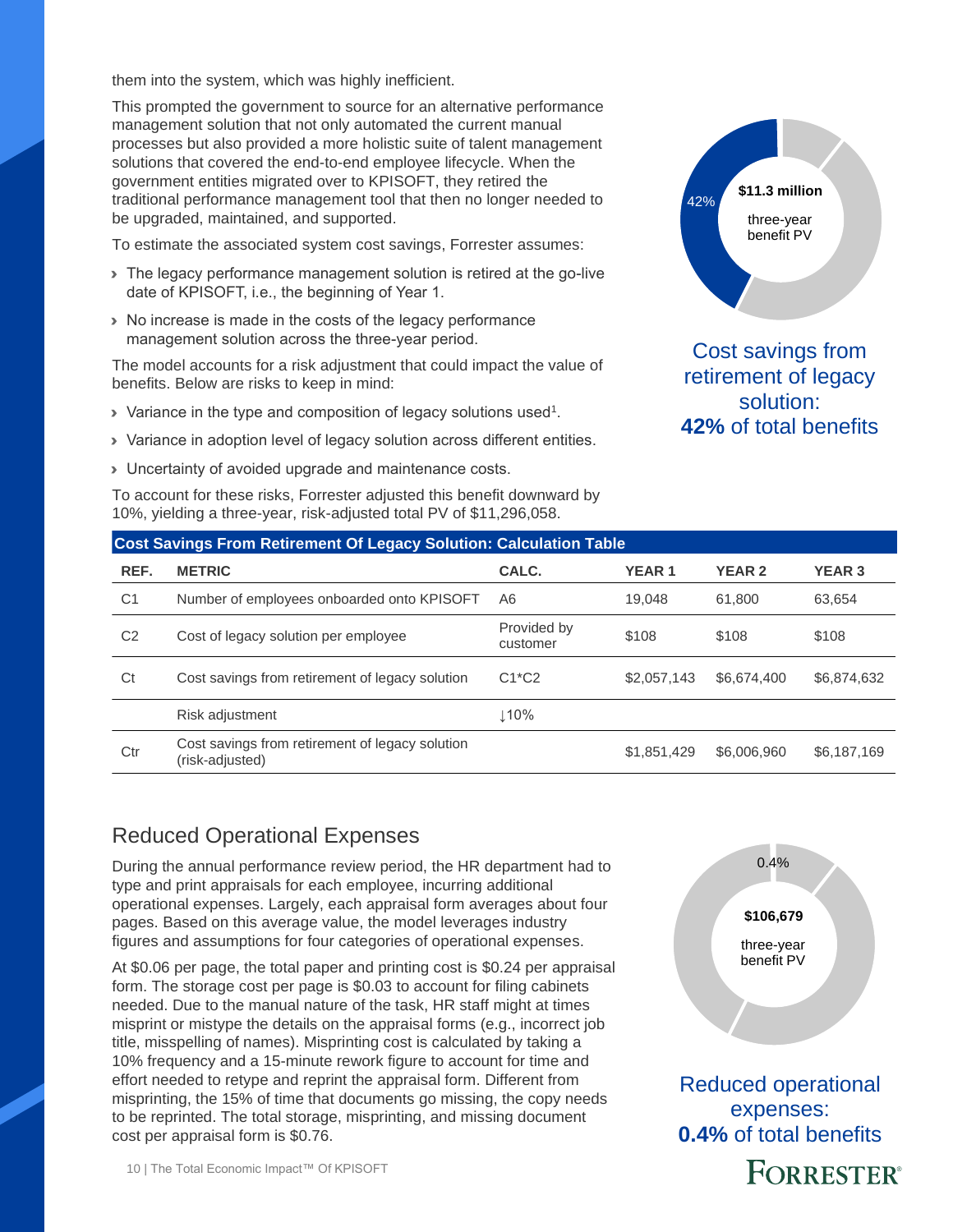The model accounts for risks that could impact the value of benefits:

- › Variance in printing, storage, misprinting, or missing document assumptions.
- › Variance in salaries by role.
- › Variance in number of pages per appraisal form.

To account for these risks, Forrester adjusted this benefit downward by 10%, yielding a three-year risk-adjusted total PV of \$106,679.

|                 | <b>Reduced Operational Expenses: Calculation Table</b>                                           |                                                                      |                |                |                |
|-----------------|--------------------------------------------------------------------------------------------------|----------------------------------------------------------------------|----------------|----------------|----------------|
| REF.            | <b>METRIC</b>                                                                                    | CALC.                                                                | <b>YEAR1</b>   | <b>YEAR 2</b>  | <b>YEAR 3</b>  |
| D <sub>1</sub>  | Number of employees onboarded onto KPISOFT                                                       | A <sub>6</sub>                                                       | 19,048         | 61,800         | 63,654         |
| D <sub>2</sub>  | Average number of pages per appraisal form                                                       | Provided by<br>customer                                              | $\overline{4}$ | $\overline{4}$ | $\overline{4}$ |
| D <sub>3</sub>  | Paper and printing cost per page                                                                 | Assumption                                                           | \$0.06         | \$0.06         | \$0.06         |
| D <sub>4</sub>  | Storage cost per page                                                                            | Assumption                                                           | \$0.03         | \$0.03         | \$0.03         |
| D <sub>5</sub>  | Misprinting frequency                                                                            | Provided by<br>customer                                              | 10%            | 10%            | 10%            |
| D <sub>6</sub>  | HR rework time due to misprinting (mins)                                                         | Assumption                                                           | 15             | 15             | 15             |
| D7              | Missing document frequency                                                                       | Provided by<br>customer                                              | 15%            | 15%            | 15%            |
| D <sub>8</sub>  | Total paper and printing cost per appraisal form                                                 | $D2^*D3$                                                             | \$0.24         | \$0.24         | \$0.24         |
| D <sub>9</sub>  | Total storage, misprinting and missing document<br>cost per appraisal form (rounded value shown) | (D2*D4)+(D5*(D<br>$6/60$ <sup>*</sup> (B6/2,080))<br>$+(D2^*D3^*D7)$ | \$0.76         | \$0.77         | \$0.79         |
| D <sub>10</sub> | Total cost per appraisal form (rounded value<br>shown)                                           | D8+D9                                                                | \$1.00         | \$1.01         | \$1.03         |
| Dt              | Reduced operational expenses                                                                     | D1*D10                                                               | \$18,990       | \$62,726       | \$65,790       |
|                 | Risk adjustment                                                                                  | ↓10%                                                                 |                |                |                |
| Dtr             | Reduced operational expenses (risk-adjusted)                                                     |                                                                      | \$17,091       | \$56,454       | \$59,211       |

### **Flexibility**

The value of flexibility is clearly unique to each customer, and the measure of its value varies from organization to organization. There are multiple scenarios in which a customer might choose to implement KPISOFT and later realize additional uses and business opportunities, including:

› **Extending the deployment of KPISOFT to military employees.** For the interviewed government, the performance law is different for civilian and military employees with completely different calculation mechanisms. That said, the KPISOFT platform is designed in a way that enables adherence to both laws in a single performance program. While the two-year implementation of KPISOFT across the 63

Flexibility, as defined by TEI, represents an investment in additional capacity or capability that could be turned into business benefit for a future additional investment. This provides an organization with the "right" or the ability to engage in future initiatives but not the obligation to do so.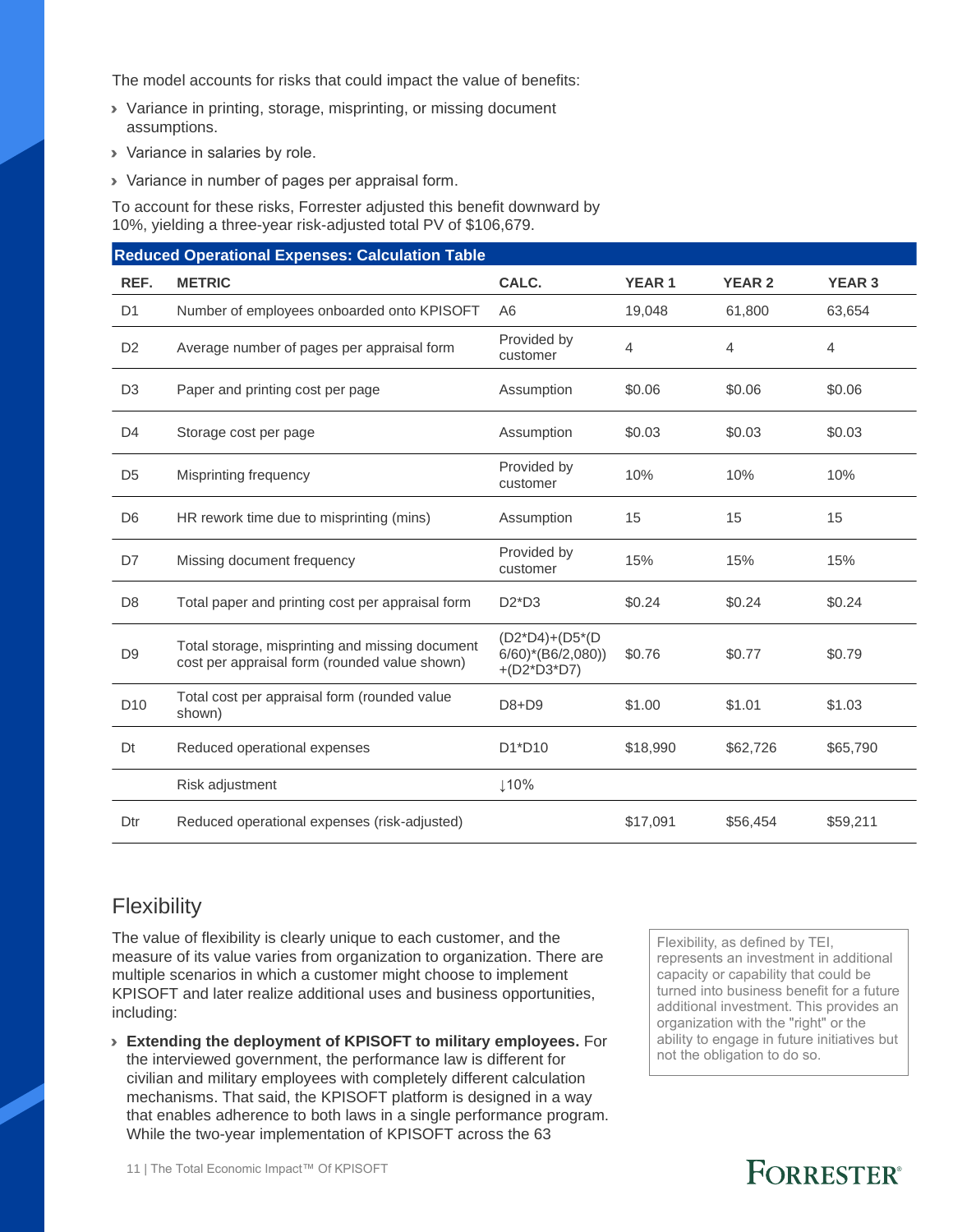government entities is mainly focused on the civilian employees, the design of the system allows for the easy onboarding of military employees at a later date.

- › **Deploying KPISOFT platform for other talent management processes.** On top of performance management, the government can utilize the KPISOFT platform for other talent management use cases, such as learning and development, succession planning, career development, manpower planning, and rewards and recognition. These various solutions can be well-integrated to support the end-toend management of employees across the employee lifecycle.
- › **Integrating KPISOFT with other systems.** The strong technical capabilities of the KPISOFT platform allow for seamless integration with other systems that can help to better support performance management. For instance, KPISOFT can be integrated with online learning platforms to provide employees recommendations on learning courses based on their performance scorecard results. Also, integration with project management tools helps to constantly predict and track employees' project performance against their KPIs.

Flexibility would also be quantified when evaluated as part of a specific project (described in more detail in Appendix A).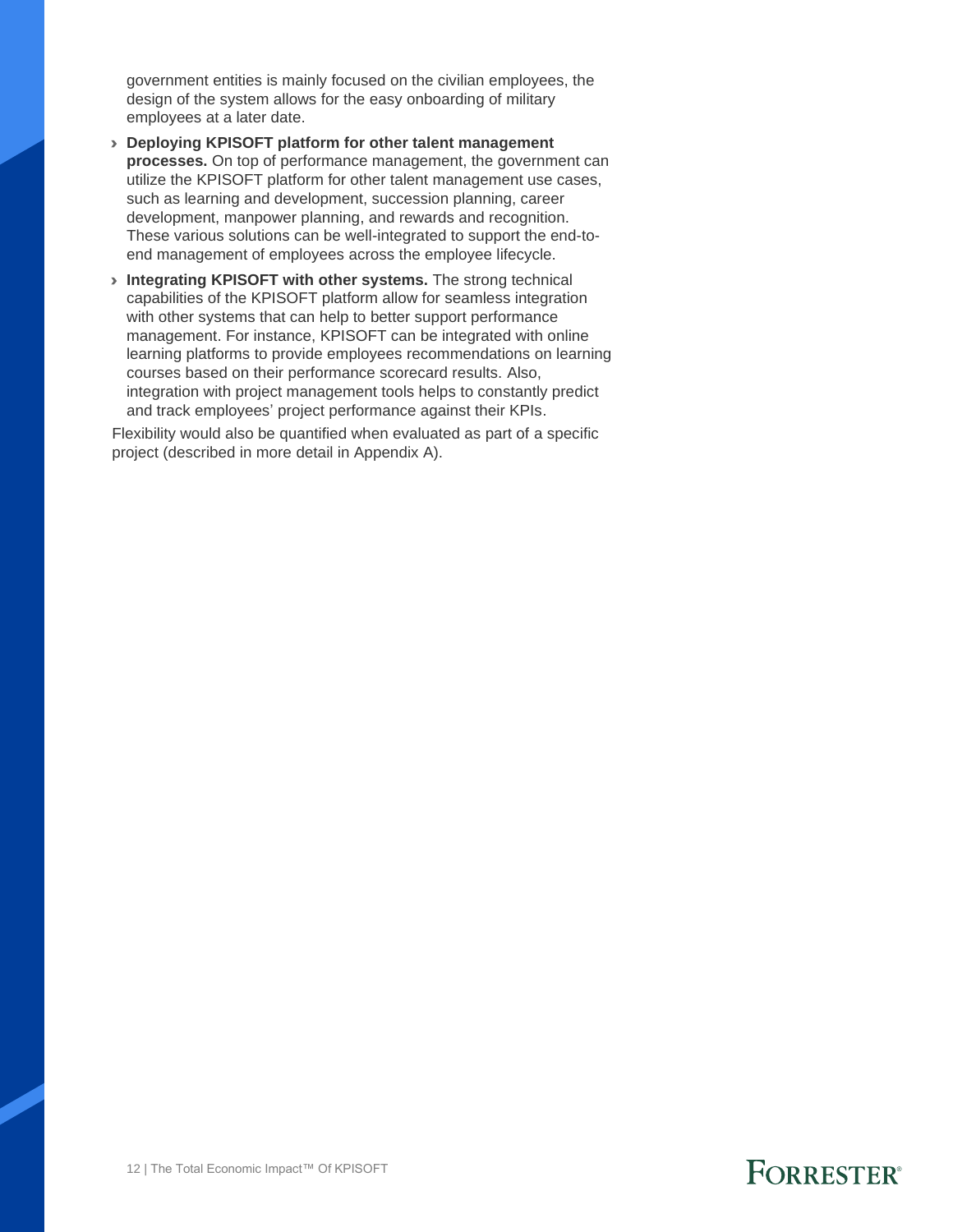## **Analysis Of Costs**

**QUANTIFIED COST DATA**

| <b>Total Costs</b> |                                           |                |              |               |               |              |                                |  |
|--------------------|-------------------------------------------|----------------|--------------|---------------|---------------|--------------|--------------------------------|--|
| REF.               | <b>COST</b>                               | <b>INITIAL</b> | <b>YEAR1</b> | <b>YEAR 2</b> | <b>YEAR 3</b> | <b>TOTAL</b> | <b>PRESENT</b><br><b>VALUE</b> |  |
| Etr                | <b>KPISOFT</b><br>solution cost           | \$0            | \$1,650,000  | \$5,060,000   | \$5,060,000   | \$11,770,000 | \$9,483,471                    |  |
| Ftr                | Initial setup<br>cost                     | \$230,577      | \$0          | \$0           | \$0           | \$230,577    | \$230,577                      |  |
| Gtr                | Training cost                             | \$21,154       | \$1,002,038  | \$2,665,403   | \$461,152     | \$4,149,746  | \$3,481,380                    |  |
|                    | <b>Total costs</b><br>(risk-<br>adjusted) | \$251,731      | \$2,652,038  | \$7,725,403   | \$5,521,152   | \$16,150,323 | \$13,195,42                    |  |

### KPISOFT Solution Cost

The KPISOFT solution cost is primarily calculated based on an annual license fee model. As the exact license cost will differ based on an organization's needs, user base and contract terms<sup>2</sup>, KPISOFT can provide a more tailored quote upon request. For this study, we model with a license cost of \$1.5 million in the first year and a subsequent cost of \$4.6 million per year for Years 2 and 3.

The model accounts for risks that could impact the value of costs:

- › Variance in organizational needs and expectations for talent management solution.
- › Variance in user base.

To account for these risks, Forrester adjusted this cost upward by 10%, yielding a three-year risk-adjusted total PV of \$9,483,471.

The table above shows the total of all costs across the areas listed below, as well as present values (PVs) discounted at 10%. Over three years, the interviewed organization expects risk-adjusted total costs to be a PV of more than \$13 million.

<span id="page-14-0"></span>

|      | <b>KPISOFT Solution Cost: Calculation Table</b> |                         |                |              |               |               |  |  |  |  |
|------|-------------------------------------------------|-------------------------|----------------|--------------|---------------|---------------|--|--|--|--|
| REF. | <b>METRIC</b>                                   | CALC.                   | <b>INITIAL</b> | <b>YEAR1</b> | <b>YEAR 2</b> | <b>YEAR 3</b> |  |  |  |  |
| E1   | KPISOFT annual license cost                     | Provided by<br>customer |                | \$1,500,000  | \$4,600,000   | \$4,600,000   |  |  |  |  |
| Et   | <b>KPISOFT</b> solution cost                    | E1                      |                | \$1,500,000  | \$4,600,000   | \$4,600,000   |  |  |  |  |
|      | Risk adjustment                                 | ↑10%                    |                |              |               |               |  |  |  |  |
| Etr  | KPISOFT solution cost (risk-<br>adjusted)       |                         | \$0            | \$1,650,000  | \$5,060,000   | \$5,060,000   |  |  |  |  |

### Initial Setup Cost

The initial setup cost mainly accounts for costs associated with the implementation and deployment of KPISOFT, which comprises the upfront costs for the implementation services rendered by KPISOFT and the internal labor costs.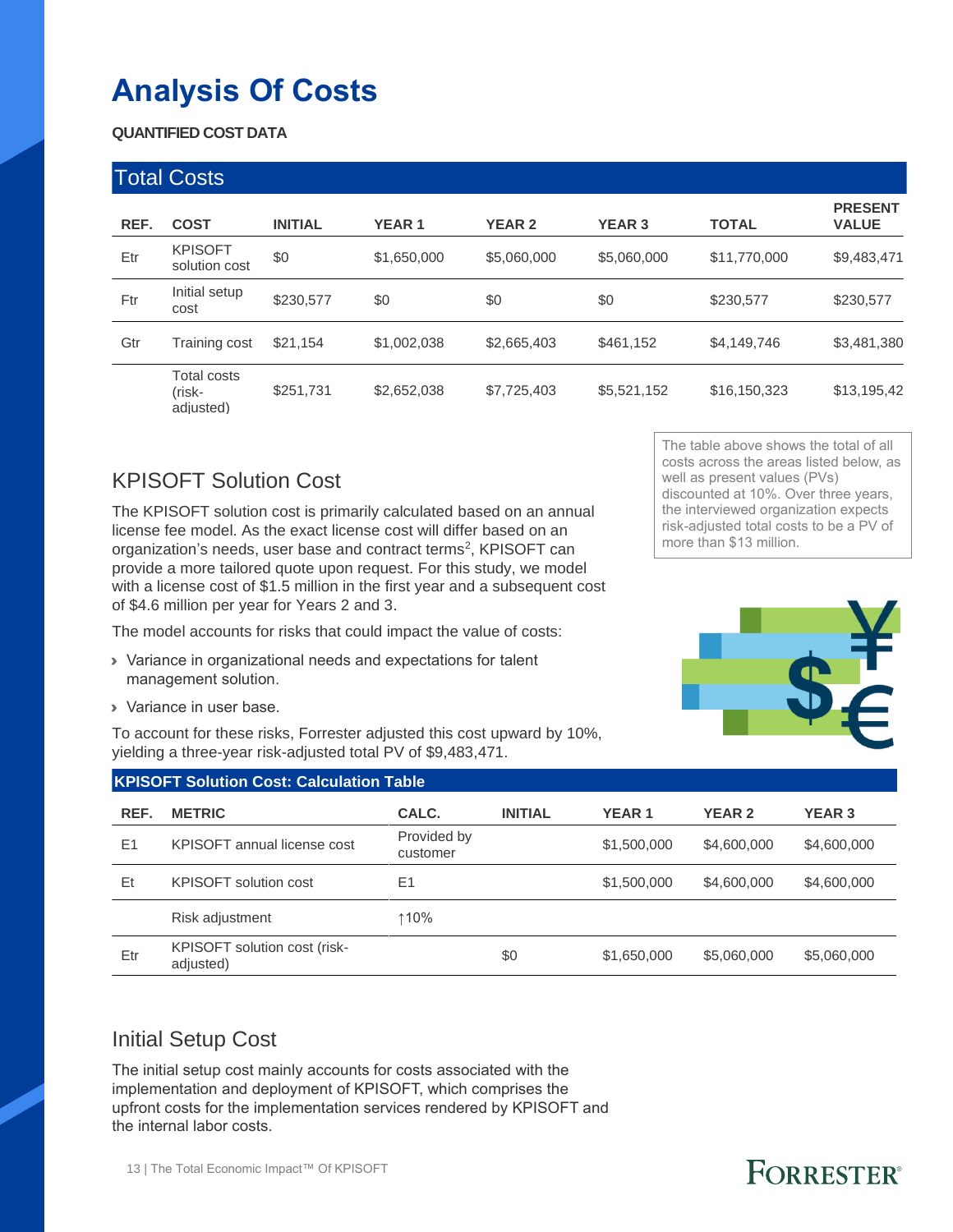The government engaged the KPISOFT support team to provide professional support during the five-month setup and deployment period, incurring a one-time cost of \$200,000. This includes performing the system setup, data integration, consulting (solution architecture, design consulting), training for champion users, and overall project management. As the exact professional support cost will differ based on an organization's needs, user base and contract terms, KPISOFT can provide a more tailored quote upon request.

In addition, two internal staff supported the setup and deployment for about 25% to 50% of their working hours per week. The HR staff was responsible for gathering the HR policy guidelines and business requirements from the different business entities. The IT staff, working closely with the KPISOFT support team, supported the technical evaluation, security assessment, and technology implementation. In all, the internal deployment cost came up to \$9,615.

The model accounts for risks that could impact the value of costs:

- **> Complexity of environment and deployment.**
- › Variance in business requirements from different government entities.
- › Variance in salaries by role.

To account for these risks, Forrester adjusted this cost upward by 10%, yielding a three-year, risk-adjusted total PV of \$230,577.



**Two FTEs** spent 25% to 50% of their time on setup and deployment support.

Implementation risk is the risk that a proposed investment may deviate from the original or expected requirements, resulting in higher costs than anticipated. The greater the uncertainty, the wider the potential range of outcomes for cost estimates.

#### **Initial Setup Cost: Calculation Table**

| REF.           | <b>METRIC</b>                                                           | CALC.                               | <b>INITIAL</b> | <b>YEAR1</b> | <b>YEAR 2</b> | <b>YEAR 3</b> |
|----------------|-------------------------------------------------------------------------|-------------------------------------|----------------|--------------|---------------|---------------|
| F <sub>1</sub> | KPISOFT implementation cost                                             | Provided by<br>customer             | \$200,000      |              |               |               |
| F <sub>2</sub> | Number of employees involved<br>in deployment planning and<br>readiness | Provided by<br>customer             | $\overline{2}$ |              |               |               |
| F <sub>3</sub> | Deployment planning and<br>readiness hours per employee                 | Assumption                          | 200            |              |               |               |
| F4             | Average employee fully loaded<br>salary                                 | Assumption                          | \$50,000       |              |               |               |
| F <sub>5</sub> | Internal deployment cost                                                | F2*F3*(F4/2,08<br>$\left( 0\right)$ | \$9,615        |              |               |               |
| Ft             | Initial setup cost                                                      | $F1 + F5$                           | \$209,615      | \$0          | \$0           | \$0           |
|                | Risk adjustment                                                         | ↑10%                                |                |              |               |               |
| Ftr            | Initial setup cost (risk-adjusted)                                      |                                     | \$230,577      | \$0          | \$0           | \$0           |

### Training Cost

The government adopted a train-the-trainer approach in rolling out training across the government entities. The government identified 100 champion users across 20 entities to attend training by the KPISOFT support team during the initial setup period. These champion users, equipped with the working knowledge of KPISOFT, were then responsible for providing training to the remaining employees.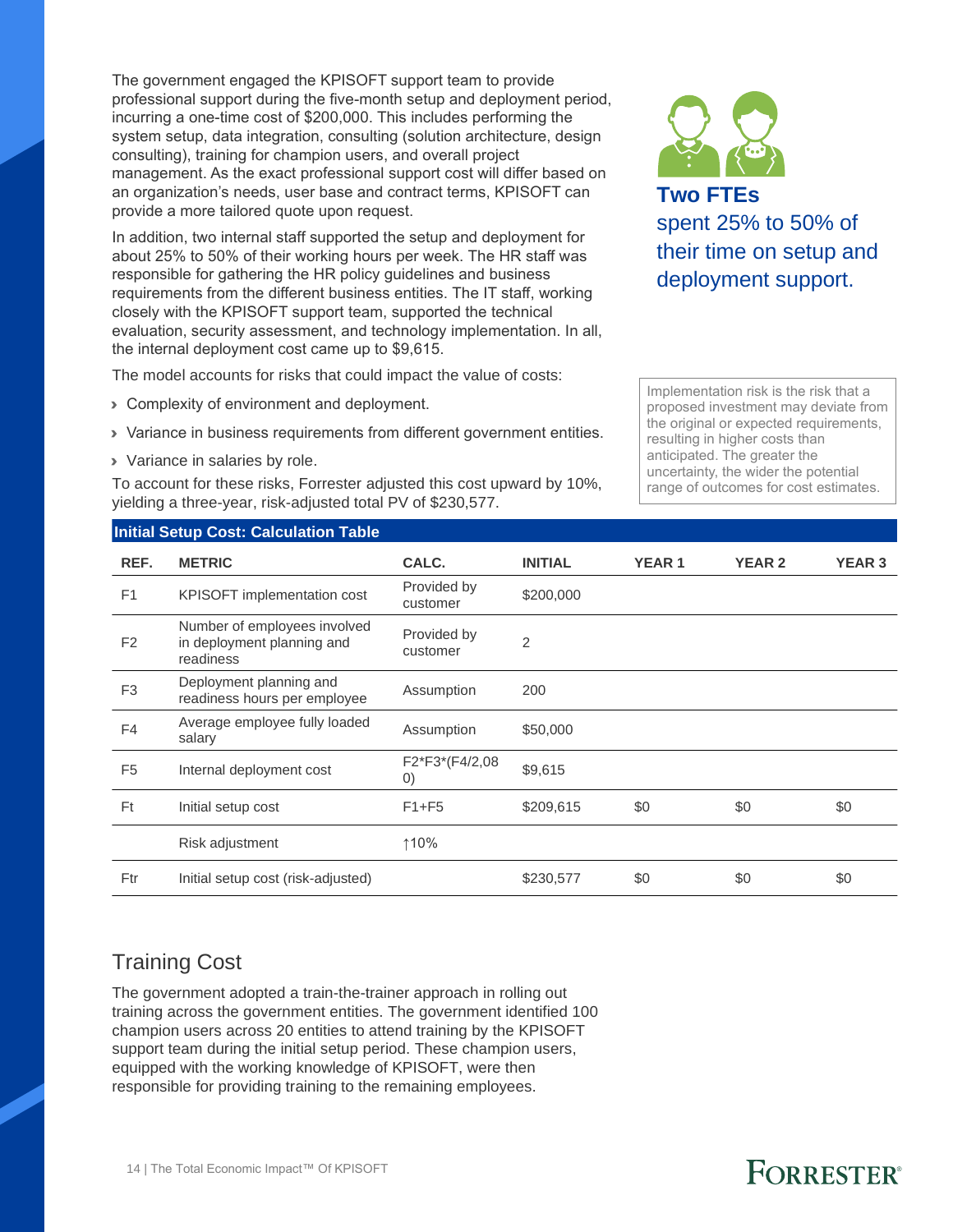Training for the 100 champion users was conducted in the form of a workshop, covering two key areas — overview of the KPISOFT platform and the know-hows in using the platform for performance management.

<span id="page-16-0"></span>As for the remaining new users, the government rolled out training alongside the implementation of the KPISOFT platform for their entities. Training sessions were typically conducted in batches of 50 employees, with each session lasting about 2 hours. For this study, we modeled with 18,948 employees <sup>3</sup> across 20 entities in Year 1, with training provided for the remaining new users in Year 2. A yearly organic growth in employees count of 3% and an annual attrition rate of 10% for replacement of fulltime equivalents (FTEs) are also factored into the calculation of new users for Years 2 and 3.

The model accounts for risks that could impact the value of costs:

- › Variance in training needs and standing knowledge of KPISOFT.
- › Variance in employee organic growth and attrition assumptions.
- › Variance in salaries by role.

**Training Cost: Calculation Table**

To account for these risks, Forrester adjusted this cost upward by 10%, yielding a three-year, risk-adjusted total PV of \$3,481,380.



**Five months** Total setup and deployment time

|                | <b>Halling Cost. Calculation Table</b>             |                                                                                                                    |                |              |                |                |
|----------------|----------------------------------------------------|--------------------------------------------------------------------------------------------------------------------|----------------|--------------|----------------|----------------|
| REF.           | <b>METRIC</b>                                      | CALC.                                                                                                              | <b>INITIAL</b> | <b>YEAR1</b> | <b>YEAR 2</b>  | <b>YEAR 3</b>  |
| G <sub>1</sub> | Number of KPISOFT champion<br>users                | Provided by<br>customer                                                                                            | 100            |              |                |                |
| G <sub>2</sub> | Training hours per KPISOFT<br>champion user        | Provided by<br>customer                                                                                            | 8              |              |                |                |
| G <sub>3</sub> | Total training hours for KPISOFT<br>champion users | G1*G2                                                                                                              | 800            |              |                |                |
| G <sub>4</sub> | Number of employees onboarded<br>onto KPISOFT      | A <sub>6</sub>                                                                                                     |                | 19,048       | 61,800         | 63,654         |
| G <sub>5</sub> | Annual attrition rate                              | Assumption                                                                                                         |                | 10%          | 10%            | 10%            |
| G <sub>6</sub> | Training hours per new user                        | Provided by<br>customer                                                                                            |                | 2            | $\overline{2}$ | $\overline{2}$ |
| G7             | Total training hours for new users                 | Year 1: (G4-<br>G1 <sub>initial</sub> )*G6<br>Years 2 and 3:<br>$((G4*G5)+(G4_{cy}$<br>$-G4_{PV})$ <sup>*</sup> G6 |                | 37,895       | 97,865         | 16,439         |
| G <sub>8</sub> | Average employee fully loaded<br>salary            | Initial and Year<br>1: assumption<br>Years 2 and 3:<br>G8 <sub>py</sub> *103%                                      | \$50,000       | \$50,000     | \$51,500       | \$53,045       |
| Gt             | Training cost                                      | Initial:<br>G3*(G8/2,080)<br>Years 1, 2 and<br>3:<br>G7*(G8/2,080)                                                 | \$19,231       | \$910,943    | \$2,423,094    | \$419,229      |
|                | Risk adjustment                                    | ↑10%                                                                                                               |                |              |                |                |
| Gtr            | Training cost (risk-adjusted)                      |                                                                                                                    | \$21,154       | \$1,002,038  | \$2,665,403    | \$461,152      |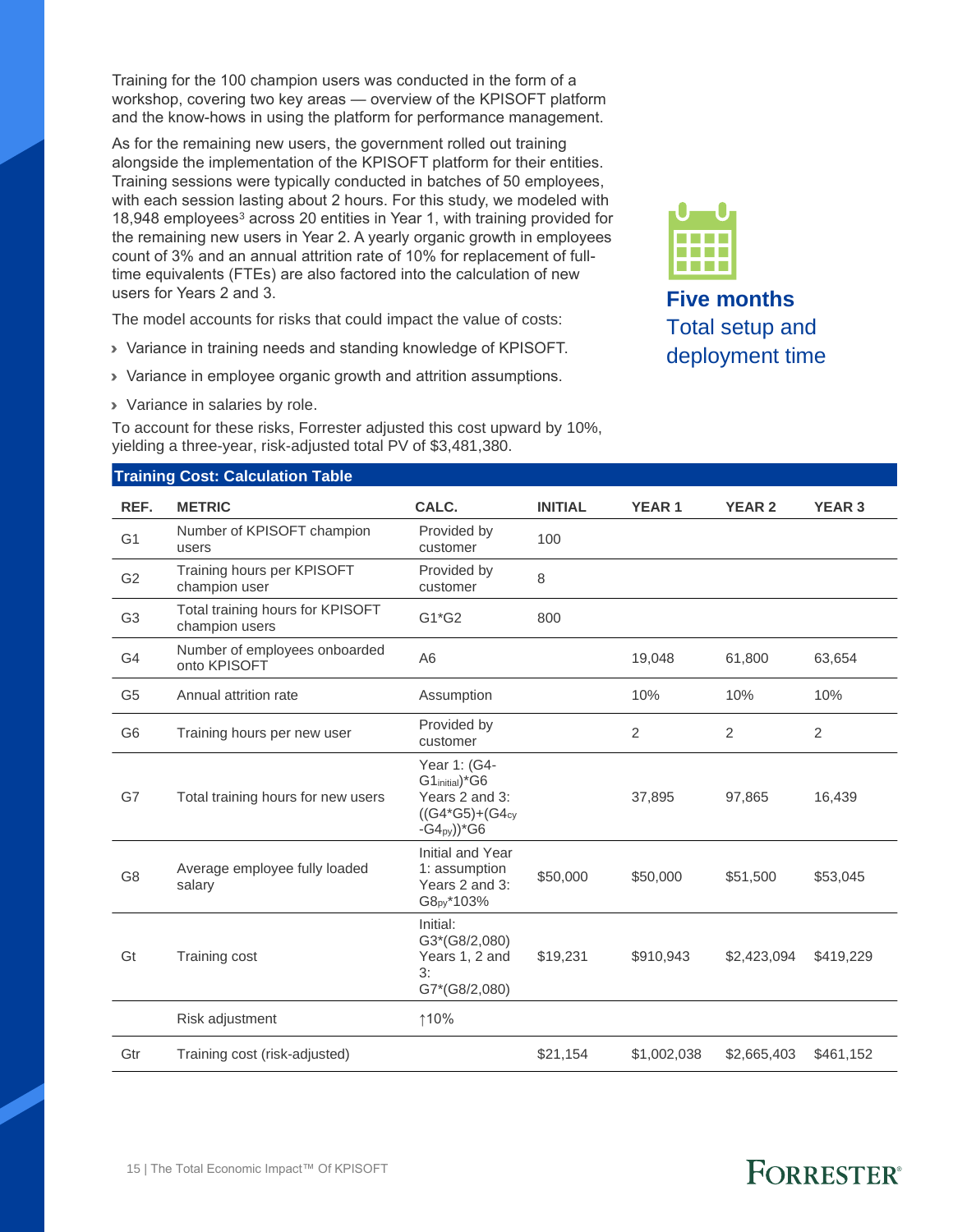## **Financial Summary**

#### **CONSOLIDATED THREE-YEAR RISK-ADJUSTED METRICS**



The financial results calculated in the Benefits and Costs sections can be used to determine the ROI, NPV, and payback period for the interviewed organization's investment. Forrester assumes a yearly discount rate of 10% for this analysis.

These risk-adjusted ROI, NPV, and payback period values are determined by applying risk-adjustment factors to the unadjusted results in each Benefit and Cost section.

| <b>Cash Flow Table (Risk-Adjusted)</b> |                |               |               |               |                 |                                |  |  |
|----------------------------------------|----------------|---------------|---------------|---------------|-----------------|--------------------------------|--|--|
|                                        | <b>INITIAL</b> | <b>YEAR 1</b> | <b>YEAR 2</b> | YEAR 3        | <b>TOTAL</b>    | <b>PRESENT</b><br><b>VALUE</b> |  |  |
| <b>Total costs</b>                     | (\$251,731)    | (\$2,652,038) | (\$7,725,403) | (\$5,521,152) | (S16, 150, 323) | (\$13,195,428)                 |  |  |
| <b>Total benefits</b>                  | \$0            | \$4,291,596   | \$14,160,937  | \$14,837,042  | \$33,289,576    | \$26,751,994                   |  |  |
| Net benefits                           | (S251,731)     | \$1,639,559   | \$6,435,534   | \$9,315,891   | \$17,139,252    | \$13,556,566                   |  |  |
| <b>ROI</b>                             |                |               |               |               |                 | 103%                           |  |  |
| Payback period                         |                |               |               |               |                 | $<$ 3 months                   |  |  |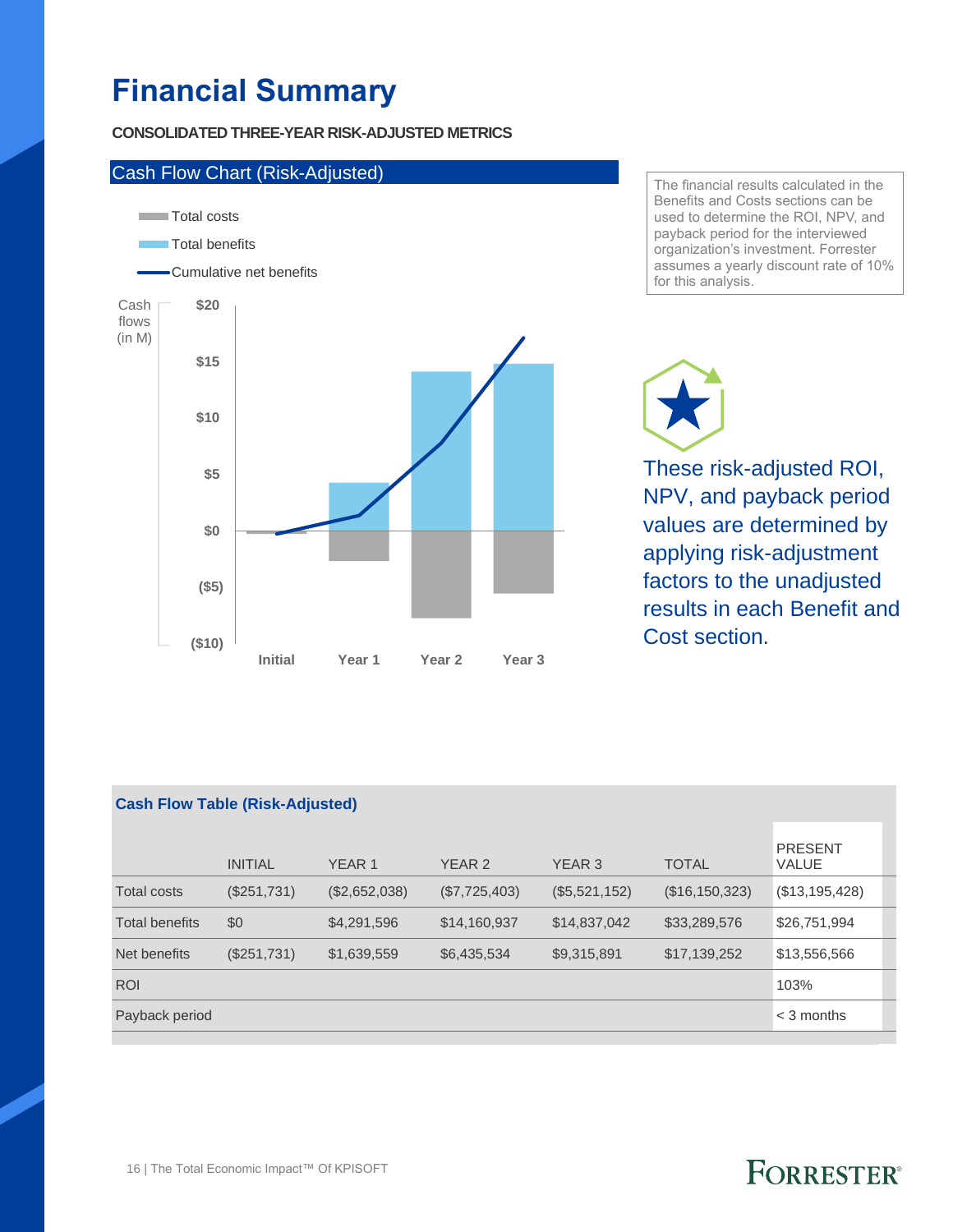### **KPISOFT: Overview**

The following information is provided by KPISOFT. Forrester has not validated any claims and does not endorse KPISOFT or its offerings.

KPISOFT, incorporated in 2010, is a global leader in augmented analytics and enterprise performance management solutions. Our cloud-based, mobile-first, AI and machine learning-powered platform helps organisations perform better by connecting enterprises, people, and performance, with a strong focus on a human-centered approach.

Headquartered in the US, and with KPISOFT leadership team members strategically located in some of the top tech-savvy markets around the globe, the team is revolutionizing enterprise performance for clients across all industries. These include insurance, telecommunications, manufacturing, retail, transportation and logistics, chemicals, pharmaceuticals, healthcare, education, and government agencies. Example use cases include:

- **Insurance.** Drive channel sales by pushing actionable data-driven insights to agents and agency leaders.
- **Telecom.** Elevate Net Promoter Score (NPS) by delivering behavior-changing insights to field service employees powered through a nudge framework.<sup>4</sup>
- **Banking.** Improve branch performance by leveraging goal science, rewards, and analytics.
- **Professional services.** Increase margins by acting on AI-recommended plan for resource allocations and utilizations.

Key features of KPISOFT include:

- KPISOFT automatically tracks and analyzes KPIs and metrics in an enterprise from any source and format of data available.
- KPISOFT delivers automated and hyperpersonalized insights to employees using machine learning algorithms.
- Insights are curated based on consumption preferences by each employee to ensure they are highly contextual and actionable.
- The KPISOFT platform enables enterprises to embrace performance practices required to succeed in a mobile-first digital world by using principles of gamification, data democratization, and social collaboration.

KPISOFT customers share the following goals:

- Real-time performance awareness is primary to high performance.
- Automated and personalized insights for everyone is a fundamental culture.
- Engage in frequent data-rich performance conversations where data is the core of the truth.
- Collaborate in real time to ensure better employee engagement.
- Focus on what matters most to all stakeholders.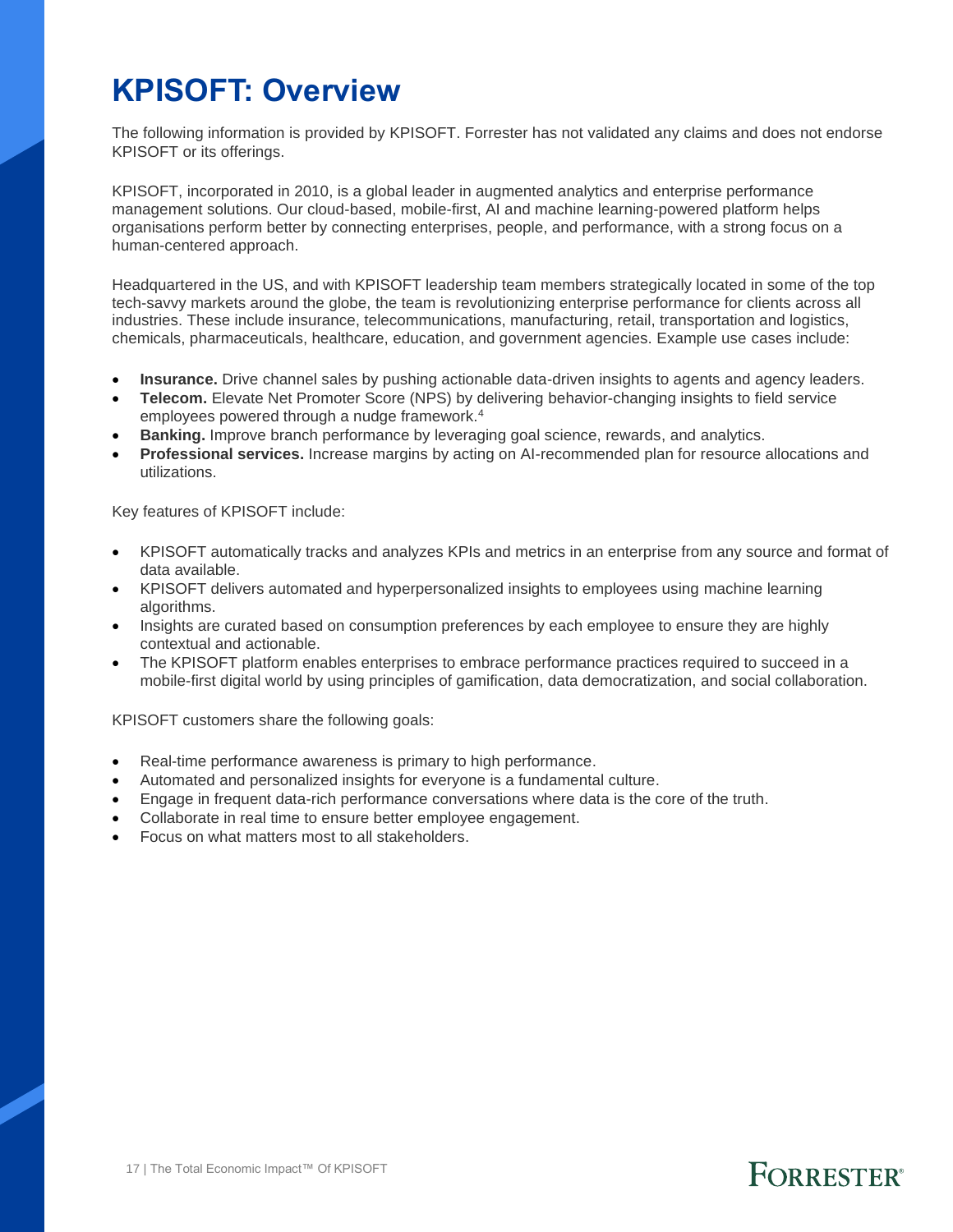## **Appendix A: Total Economic Impact**

Total Economic Impact is a methodology developed by Forrester Research that enhances a company's technology decision-making processes and assists vendors in communicating the value proposition of their products and services to clients. The TEI methodology helps companies demonstrate, justify, and realize the tangible value of IT initiatives to both senior management and other key business stakeholders.

### Total Economic Impact Approach



**Benefits** represent the value delivered to the business by the product. The TEI methodology places equal weight on the measure of benefits and the measure of costs, allowing for a full examination of the effect of the technology on the entire organization.



**Costs** consider all expenses necessary to deliver the proposed value, or benefits, of the product. The cost category within TEI captures incremental costs over the existing environment for ongoing costs associated with the solution.



**Flexibility** represents the strategic value that can be obtained for some future additional investment building on top of the initial investment already made. Having the ability to capture that benefit has a PV that can be estimated.



**Risks** measure the uncertainty of benefit and cost estimates given: 1) the likelihood that estimates will meet original projections and 2) the likelihood that estimates will be tracked over time. TEI risk factors are based on "triangular distribution."

The initial investment column contains costs incurred at "time 0" or at the beginning of Year 1 that are not discounted. All other cash flows are discounted using the discount rate at the end of the year. PV calculations are calculated for each total cost and benefit estimate. NPV calculations in the summary tables are the sum of the initial investment and the discounted cash flows in each year. Sums and present value calculations of the Total Benefits, Total Costs, and Cash Flow tables may not exactly add up, as some rounding may occur.



The present or current value of (discounted) cost and benefit estimates given at an interest rate (the discount rate). The PV of costs and benefits feed into the total NPV of cash flows.



The present or current value of (discounted) future net cash flows given an interest rate (the discount rate). A positive project NPV normally indicates that the investment should be made, unless other projects have higher NPVs.



#### **Return on investment (ROI)**

A project's expected return in percentage terms. ROI is calculated by dividing net benefits (benefits less costs) by costs.



The interest rate used in cash flow analysis to take into account the time value of money. Organizations typically use discount rates between 8% and 16%.



The breakeven point for an investment. This is the point in time at which net benefits (benefits minus costs) equal initial investment or cost.